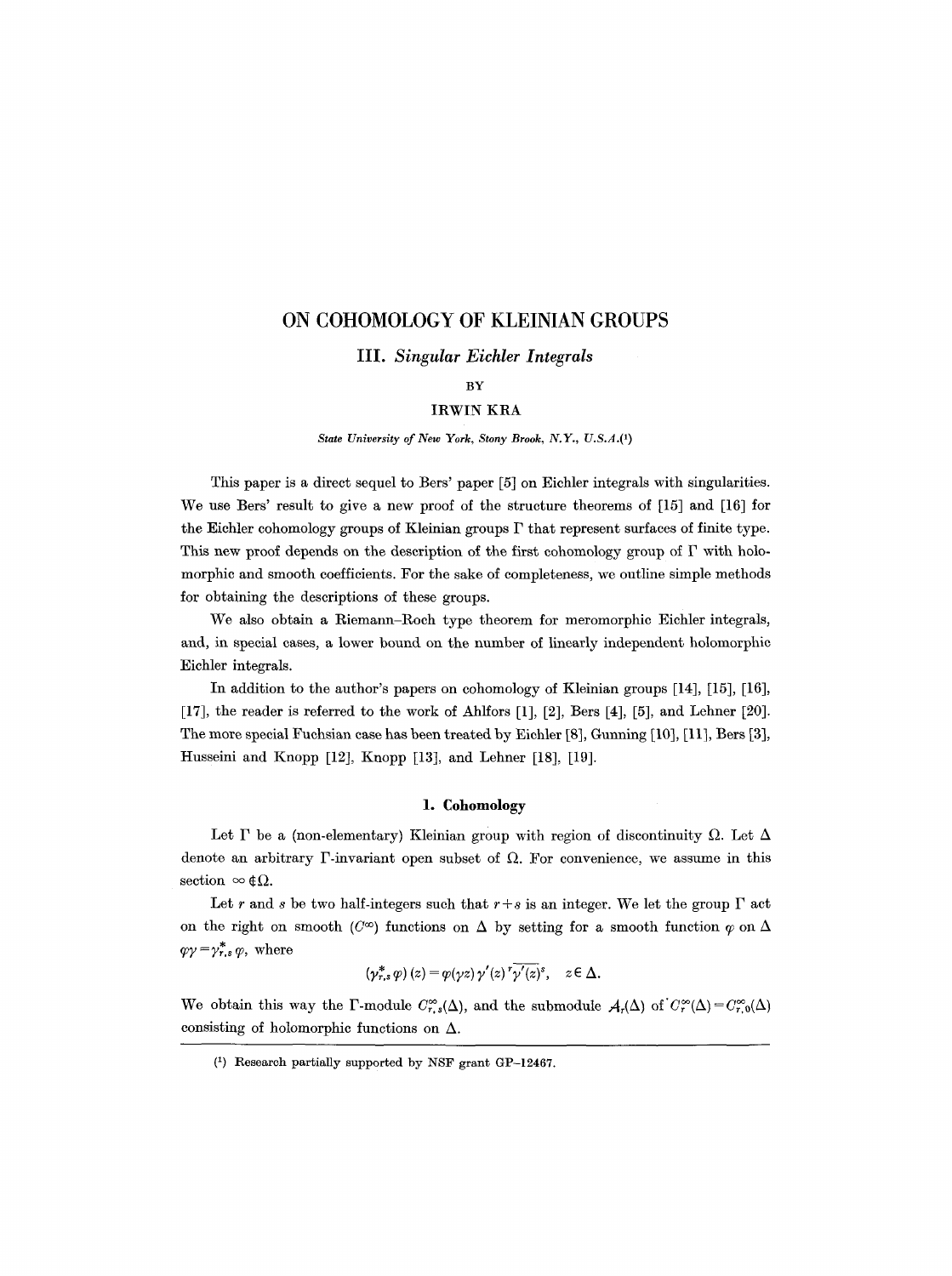We fix once and for all an integer  $q \ge 2$ . For us, the most important  $\Gamma$ -module is  $\Pi_{2q-2}$ , the F-module of polynomials of degree  $\leq 2q-2$ , viewed as a submodule of  $A_{1-q}(\Delta)$ .

We denote the nth cohomology group of  $\Gamma$  with coefficients in a  $\Gamma$ -module  $\mathcal{D}$  by  $H^{n}(\Gamma, \mathcal{D})$ . See [22, p. 115] for definitions.

A cohomology class  $p \in H^1(\Gamma, \Pi_{2q-2})$  is called  $\Delta$ -parabolic if for every (cyclic) parabolic subgroup  $\Gamma_0$  of  $\Gamma$  that corresponds to a puncture on  $\Delta/\Gamma$  (see, for example, [16] for details), we have

$$
p\big|\Gamma_0=0.\tag{1.1}
$$

The subspace of  $\Delta$ -parabolic cohomology classes is denoted by  $PH^1_{\Delta}(\Gamma, \Pi_{2q-2})$ . If (1.1) holds for every cyclic parabolic subgroup of F, then we say p is *(strongly) parabolic.* We denote this space by  $PH<sup>1</sup>(\Gamma, \Pi_{2q-2})$ .

From the general theory of cohomology of groups we need two facts. First,

$$
H^{0}(\Gamma, \mathcal{D}) = \mathcal{D}(\Gamma) = \{p \in \mathcal{D}; \, p\gamma = p \text{ all } \gamma \in \Gamma\}.
$$

(Note that  $A_r(\Delta)(\Gamma)$  will be written as  $A_r(\Delta, \Gamma)$ . Similarly,  $C_{r,s}^{\infty}(\Delta)$  ( $\Gamma$ ) =  $C_{r,s}^{\infty}(\Delta, \Gamma)$ .) Second, if

$$
0 \longrightarrow A \xrightarrow{f} B \xrightarrow{g} C \longrightarrow 0
$$

is a short exact sequence of  $\Gamma$ -modules and  $\Gamma$ -linear maps, then we have a long exact sequence

$$
0 \longrightarrow {\mathcal A}(\Gamma) \stackrel{f}{\longrightarrow} {\mathcal B}(\Gamma) \stackrel{g}{\longrightarrow} C(\Gamma) \stackrel{\delta}{\longrightarrow} H^1(\Gamma, {\mathcal A}) \stackrel{f}{\longrightarrow} H^1(\Gamma, {\mathcal B}) \longrightarrow \cdots
$$

where  $\delta$  is the familiar connecting morphism.

For the convenience of the reader, we recall the definition of the first cohomology group. The group  $H^{1}(\Gamma, \mathcal{D})$  is the group of crossed homomorphisms (mappings  $\chi: \Gamma \rightarrow \mathcal{D}$ such that  $\chi_{\gamma_0,\gamma_2} = \chi_{\gamma_1} \gamma_2 + \chi_{\gamma_2}$ , for all  $\gamma_1, \gamma_2 \in \Gamma$ , where  $\chi_{\gamma}$  is the value of the mapping  $\chi$  at  $\gamma \in \Gamma$ ) factored by the group of principal homomorphisms (mappings of the above type with  $\chi_{\gamma} = p\gamma - p$  for some  $p \in \mathcal{D}$ , all  $\gamma \in \Gamma$ ).

# **2. Automorphic forms, generalized Beltrami coefficients, and potentials**

Let  $\Delta$  be a  $\Gamma$ -invariant union of components of the region of discontinuity  $\Omega$  of a Kleinian group  $\Gamma$ . Denote by  $\lambda$  the Poincaré metric on  $\Delta$ . A meromorphic function  $\varphi$  on  $\Delta$  is called an *(automorphic) q-form* if

$$
\gamma_q^* \varphi = \varphi, \quad \text{(where } \gamma_q^* = \gamma_{q,0}^* \text{) all } \gamma \in \Gamma. \tag{2.1}
$$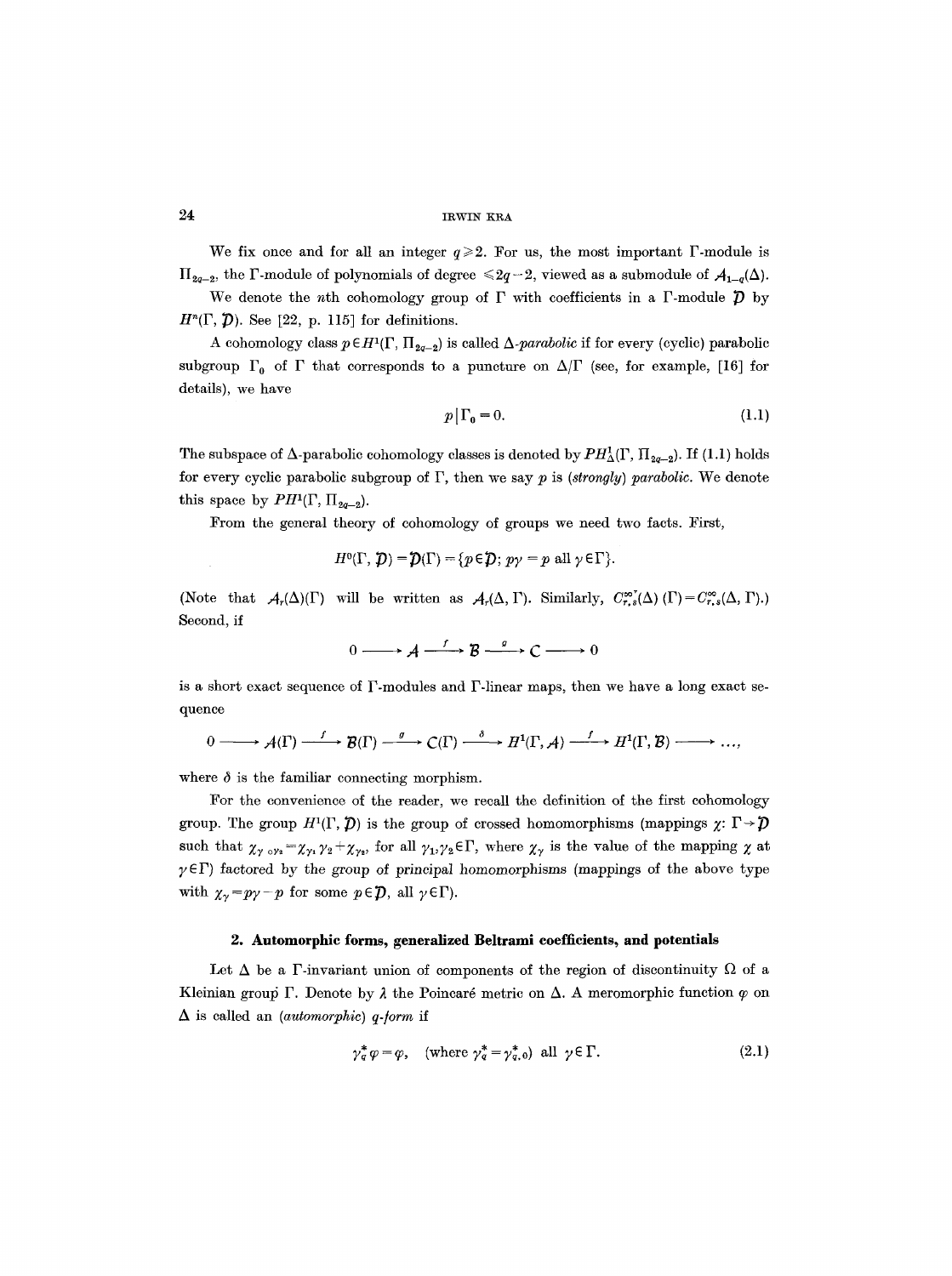A q-form is called *integrable* if

$$
\iint_{\Delta/\Gamma} \lambda(z)^{2-q} |\varphi(z)| dz \wedge d\bar{z}| < \infty.
$$
 (2.2)

An integrable  $\varphi$  has at worse simple poles in  $\Delta$ . The Banach space of integrable *holomorphic q*-forms is denoted by  $A_q(\Delta, \Gamma)$ . A q-form  $\varphi$  is *bounded* if

$$
\sup \{ \lambda(z)^{-a} | \varphi(z) |; \, z \in \Delta \} < \infty. \tag{2.3}
$$

Every bounded form is holomorphic. The Banach space of bounded forms is denoted by  $B_q(\Delta, \Gamma)$ .

If  $\varphi$  is integrable and  $\psi$  is bounded, then we define the *Petersson scalar product* by

$$
(\varphi,\psi)=\iint_{\Delta/\Gamma}\lambda(z)^{2-2q}\varphi(z)\,\overline{\psi(z)}\,dz\wedge d\bar{z}.\tag{2.4}
$$

It is well known (the proofs are outlined in [17]) that the Petersson scalar product establishes an anti-linear topological isomorphism between  $B_q(\Delta, \Gamma)$  and the dual space of  $A_q(\Delta, \Gamma)$ .

We describe next what it means for a q-form to be meromorphic or holomorphic at a cusp. Let  $\varphi$  be a meromorphic  $q$ -form on  $\Delta$ . Let  $\zeta \in \Lambda$ , the limit set of  $\Gamma$ , be a cusp. We say  $\varphi$  is *meromorphic* at  $\zeta$  if its projection to  $\Delta/\Gamma$  can be extended to be meromorphic at the puncture determined by  $\zeta$ . Choose a Möbius transformation A taking  $\infty$  into  $\zeta$  and  $V_c = \{z \in \mathbb{C}; 0 \leq R \leq z \leq 1, \text{ Im } z > c\}$  onto a cusped region belonging to  $\zeta$ . Then  $\psi = A_q^* \varphi$  is a meromorphic q-form for  $A^{-1} \circ \Gamma \circ A$  (defined on  $A^{-1}(\Delta)$ ). We say  $\varphi$  is *holomorphic* at  $\zeta$  if

$$
\lim_{z \to \infty} \psi(z) = \varrho \quad (z \in V_c) \tag{2.5}
$$

exists (and is finite). This definition does not depend on the choice of the Möbius transformation A. We say that  $\varphi$  satisfies the *cusp condition* at  $\zeta$ , if  $\varrho$  defined by (2.5) is zero. In this case we also have that

$$
\lim_{z\to \zeta}\varphi(z)=0\quad(z\in A(V_c)).
$$

Every bounded form satisfies the cusp condition. So does an integrable form provided it has only finitely many poles in the corresponding eusped region.

We shall also have to study bounded *measurable* q-forms; that is, measurable functions  $\varphi$  on  $\Delta$  that satisfy (2.1) and (2.3). The Banach space (of equivalence classes) of bounded measurable q-forms will be denoted by  $L_q^{\infty}(\Delta, \Gamma)$ . It is clear that every element  $\psi \in L_q^{\infty}(\Delta, \Gamma)$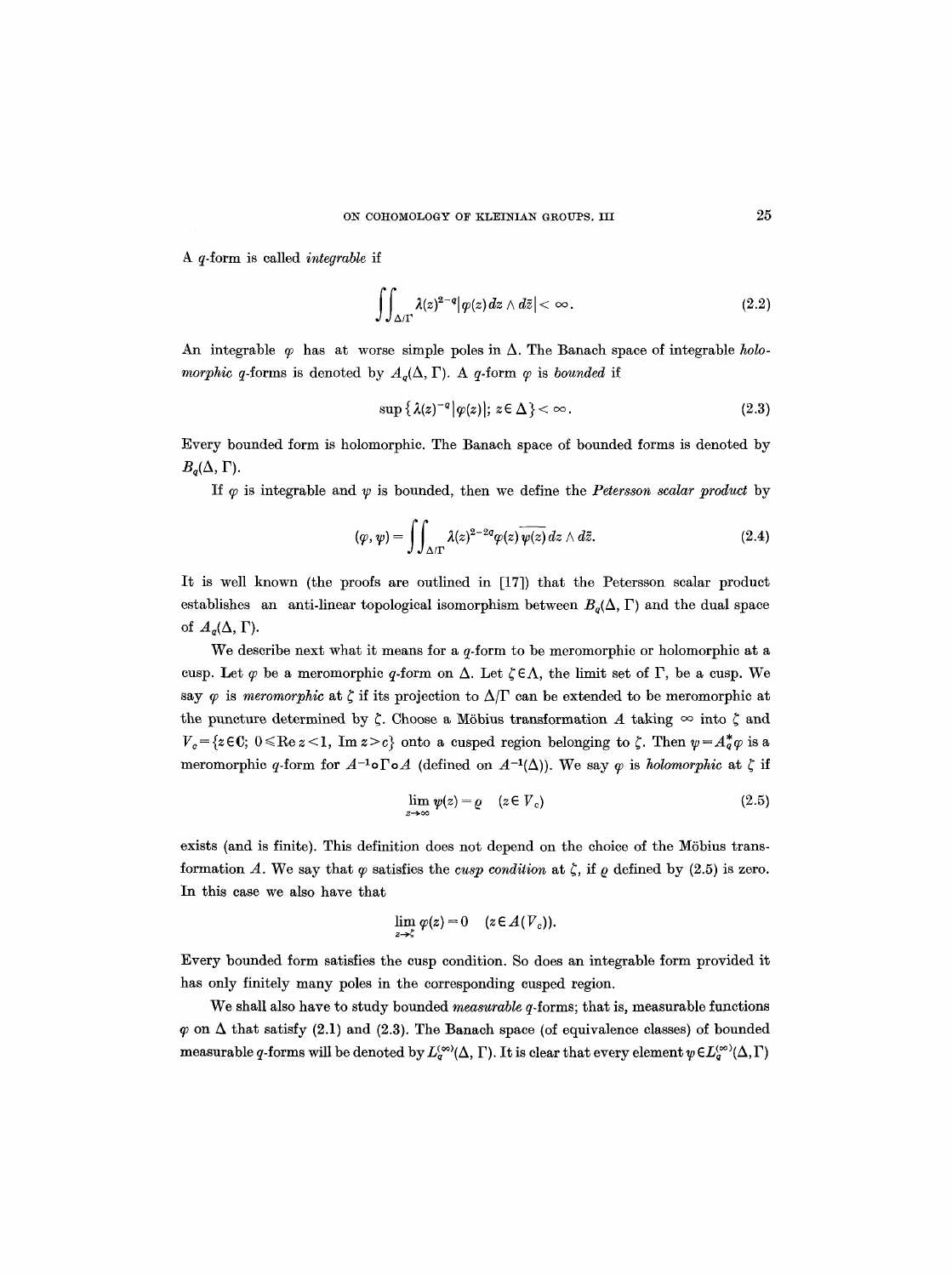gives rise to a linear functional on  $A_{\sigma}(\Delta, \Gamma)$  via (2.4). (One defines similarly the space of bounded measurable  $(r, s)$ -forms, for all half-integers  $r$  and  $s$  with  $r+s$  an integer.)

If  $\mu \in L^{\infty}_{q}(\Delta, \Gamma)$ , then  $\nu = \lambda^{2-2q}\bar{\mu}$  is called a *generalized Beltrami coefficient.* A potential  $F$  for  $\nu$  is a continuous function  $F$  on  $C$  such that

$$
F(z) = O(|z|^{2q-2}), z \to \infty,
$$

and  $\overline{\partial} F = \partial F/\partial \overline{z}$ , in the sense of distributions, is a measurable function with

 $\overline{\partial} F|\Delta = \nu$ and  $\overline{\partial} F |C-\Delta = 0$  a.e.

It is easy to check that if  $F$  is a potential for  $\nu$ , then

$$
p_{\gamma} = \gamma_{1-q}^* F - F, \ \gamma \in \Gamma,
$$

defines a  $\Pi_{2q-2}$ -cocycle whose cohomology class is strongly parabolic and depends only on v.

The existence of potentials has been established by Bers [4], [5]. It is easy to see that we have defined the (anti-linear) *Bers map* (see [15])

$$
\beta^*: L_q^{(\infty)}(\Delta, \Gamma) \to PH^1(\Gamma, \Pi_{2q-2}).
$$

It is known ([4], [17]) that for  $\mu_1$  and  $\mu_2 \in L_q^{(\infty)}(\Delta, \Gamma)$ , we have  $\beta^*\mu_1 = \beta^*\mu_2$  whenever  $(\varphi, \mu_1) =$  $(\varphi, \mu_2)$ , all  $\varphi \in A_q(\Delta, \Gamma)$ . We may thus view  $\beta^*$  as the linear map

$$
\beta^*: (A_q(\Delta, \Gamma))^* \to PH^1(\Gamma, \Pi_{2q-2}),
$$

where, as usual,  $(-)^*$  denotes the dual space of  $(-)$ .

### **3. Cohomology with holomorphic and smooth coefficients**

Throughout this section  $\Delta$  represents a  $\Gamma$ -invariant open subset of the region of discontinuity of a (non-elementary) Kleinian group P.

PROPOSITION 3.1. We have

$$
H^1(\Gamma, C_{r,s}^\infty(\Delta)) = \{0\}.
$$

*Outline of proof.* (See [15] for details.) Let  $p$  be a cocycle representing a cohomology class of  $H^1(\Gamma, C^{\infty}_{r,s}(\Delta))$ . Let  $\eta$  be a partition of unity for  $\Gamma$  on  $\Delta$ ; that is, a smooth function  $\eta$  on  $\Delta$  such that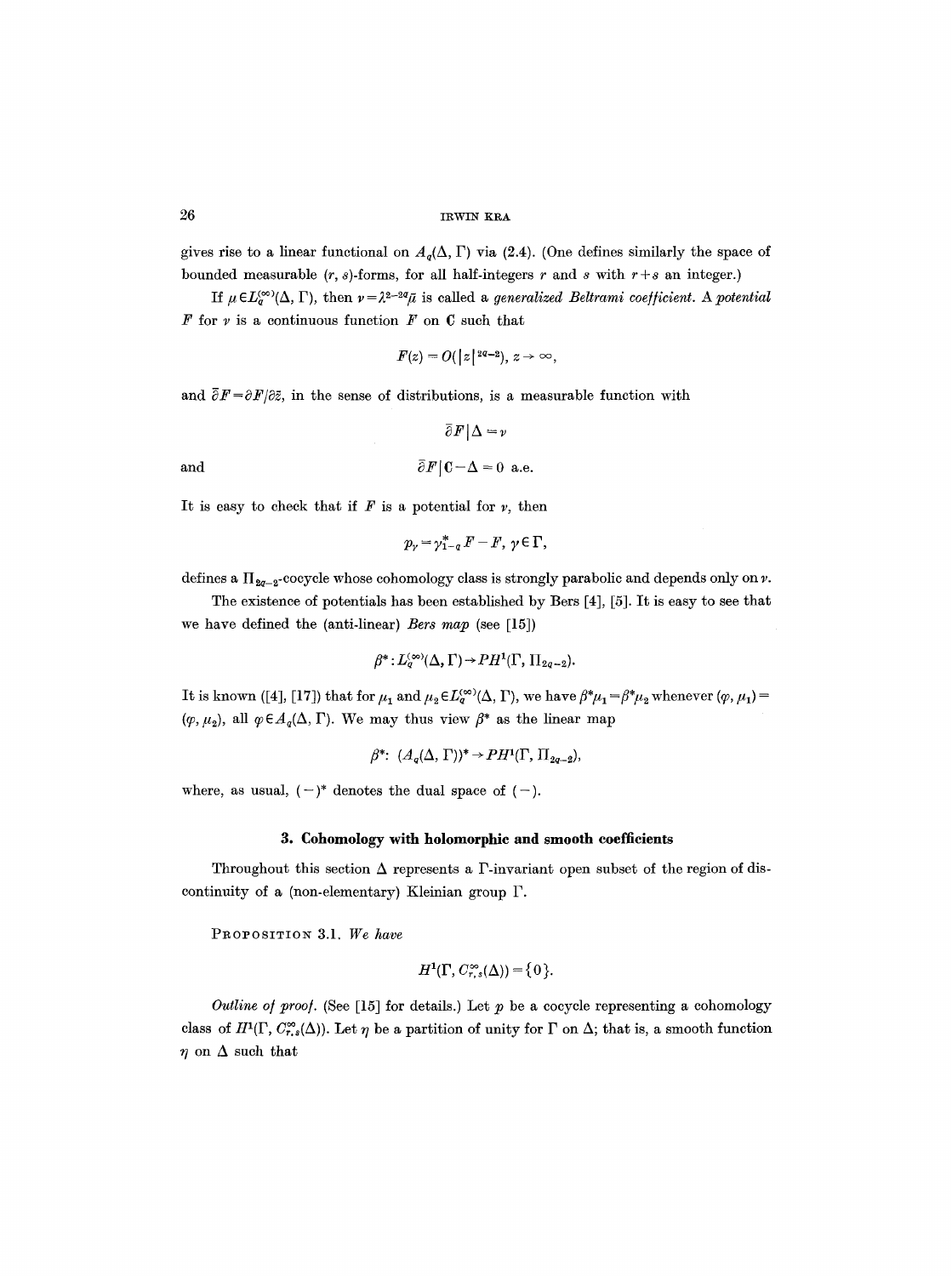- (a)  $0 \leq \eta \leq 1$ ,
- (b) for each  $z \in \Delta$ , there is a neigborhood U of z and a finite subset J of  $\Gamma$  such that  $\eta | \gamma(U)=0$  for each  $\gamma \in \Gamma - J$ , and
- (c)  $\sum_{\nu \in \Gamma} \eta(\gamma z) = 1, z \in \Delta.$

Define

$$
f(z) = -\sum_{\gamma \in \Gamma} \eta(\gamma z) p_{\gamma}(z), \quad z \in \Delta.
$$

Then  $f \in C^{\infty}_{r,s}(\Delta)$ , and p is the coboundary of f.

PROSOSITION 3.2. *If*  $\Delta/\Gamma$  *has no compact components, then* 

$$
H^1(\Gamma, \mathcal{A}_r(\Delta)) = \{0\}.
$$

The proof of the above proposition is based on

**LEMMA** 3.3. Let W be an open Riemann surface and  $n \in \mathbb{Z}$ . If  $\mu$  is a smooth  $(n, 1)$ *differential on W, then there exists a smooth n-differential v on W such that*  $\partial v = \mu$ .

(If v is an *n*-differential on W, and  $\nu = f(z)dz^n$ , in terms of some local coordinate z, then  $\overline{\partial} v = (\partial f / \partial \overline{z}) dz^n \overline{dz}$ .)

*Outline of proof.* We first assume that  $W$  is a relatively compact subset of a Riemann surface X of finite type, and that  $X-\text{Cl } W$  (Cl  $W =$  closure of W) has non-empty interior. Furthermore, we assume that  $\mu$  is defined in a neighborhood of Cl W. It involves no loss of generality to assume that X has the unit disc  $\Delta$  as its universal covering space, since this can always be achieved by puncturing  $X$  at three (or more) points that are not in Cl W. By multiplying  $\mu$  by a power of a nowhere vanishing holomorphic abelian differential on Cl *W*, we may assume  $n = -1$ .

Consider the space of integrable holomorphic quadratic differentials on  $X$ . This is a finite dimensional space that may be identified with  $A_2(\Delta, \Gamma)$ , where  $\Gamma$  is the covering group of X. Let  $\pi: \Delta \to X$  be the corresponding covering map and let  $\Delta_0 = \pi^{-1}(W)$ . The  $(-1, 1)$ -differential  $\mu$  lifts to a smooth density (bounded  $(-1, 1)$ -form) defined on Cl  $\Delta_0$ , that is also be denoted by  $\mu$ . We extend  $\mu$  to  $\Delta$  as a bounded density (generalized Beltrami coefficient for  $q=2$ ) and require that

$$
(\varphi, \lambda^2 \bar{\mu}) = 0
$$
, all  $\varphi \in A_2(\Delta, \Gamma)$ .

We now choose 3 distinct fixed points of hyperbolic elements of  $\Gamma$  and let F be a potential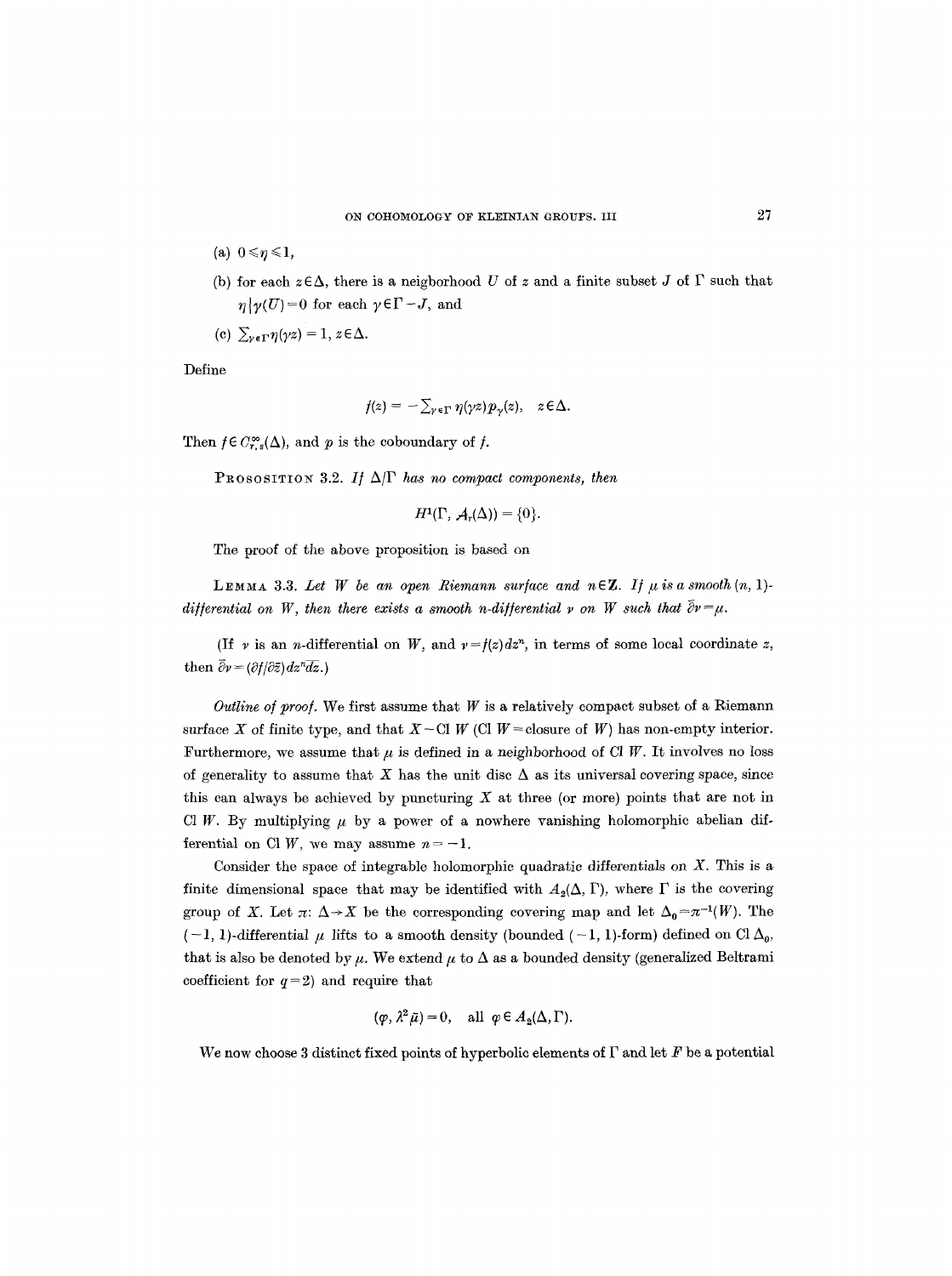for  $\mu$  that vanishes at these points. Then  $\bar{\partial}F = \mu$ , and F induces the zero  $\Pi_{2}$ -cocycle; that is  $\gamma_{-1}^*F=F$ , all  $\gamma \in \Gamma$ . Thus the projection of F to W is the required v.

To solve the general case, it is convenient to assume that  $n=0$ . (The existence of a nowhere vanishing holomorphic abelian differential on  $W$  is a consequence of the generalized Weierstrass theorem (see, Florack [9] or Royden [23]).) Using the solution on compact regions, a normal exhaustion of  $W$ , and the first approximation theorem of Behnke-Stein [7] (see also Behnke-Sommer [6]), standard arguments complete the proof of the Lemma.

We now exhibit a useful exact sequence of F-modules:

$$
0 \longrightarrow \mathcal{A}_r(\Delta) \xrightarrow{i} C_r^{\infty}(\Delta) \xrightarrow{\partial} C_{r,1}^{\infty}(\Delta) \longrightarrow 0.
$$

Exactness is a consequence of the previous lemma. The corresponding long exact cohomology sequence begins with

$$
0 \longrightarrow A_r(\Delta,\Gamma) \stackrel{i}{\longrightarrow} C_r^{\infty}(\Delta,\Gamma) \stackrel{\overline{\partial}}{\longrightarrow} C_{r,1}^{\infty}(\Delta,\Gamma) \stackrel{\delta}{\longrightarrow} H^1(\Gamma,A_r(\Delta)) \stackrel{i}{\longrightarrow} H^1(\Gamma,C_r^{\infty}(\Delta)) \stackrel{\overline{\partial}}{\longrightarrow} \ldots
$$

Since  $H^1(\Gamma, C_r^{\infty}(\Delta)) = \{0\}$ , we obtain

PROPOSITION 3.4. We have

$$
H^1(\Gamma, \mathcal{A}_r(\Delta)) \cong \frac{C^{\infty}_{r,1}(\Delta, \Gamma)}{\overline{\partial} C^{\infty}_r(\Delta, \Gamma)}.
$$

We are now ready to return to the

*Proof of Proposition 3.2.* It clearly suffices to assume that  $\Delta/\Gamma$  is connected. If  $\Delta$ does not contain any elliptic elements, then the result follows from Proposition 3.4 and Lemma 3.3. For the general case, let  $\mu \in C^{\infty}_{r,1}(\Delta, \Gamma)$ . There is a function  $f \in C^{\infty}_r(\Delta, \Gamma)$  such that  $\overline{\partial} f = \mu$  near each elliptic fixed point in  $\Delta$  (see [15]). Let  $\mu_1 = \mu - \overline{\partial} f$ , and  $\mu \overline{\mu}$  its projection to  $\Delta/\Gamma$ . Note that  $\tilde{\mu}_1$  vanishes near the ramified points on  $\Delta/\Gamma$ . Choose  $\tilde{r}_1$  such that  $\bar{\partial}\tilde{r}_1 = \tilde{\mu}_1$ . Then  $\tilde{v}_1$  is holomorphic near the ramified points. To insure that the lift  $v_1$  of  $\tilde{v}_1$  to  $\Delta$  will be holomorphic at the elliptic fixed points, we have to subtract from  $\tilde{r}_1$  a holomorphic n-differential  $\tilde{\varphi}$  so that  $\tilde{\nu}_1-\tilde{\varphi}$  vanishes of sufficiently high order at the ramified points. We then set  $v = v_1 + f$ .

*Remark.* Let  $M$  be a Riemann surface and  $O$  the sheaf of germs of holomorphic functions on M. Then the first cohomology group of M with coefficients in  $O, H<sup>1</sup>(M, O)$ , is isomorphic to

> smooth  $(0,1)$ -differentials on M  $\overline{\partial}$  (smooth functions on M)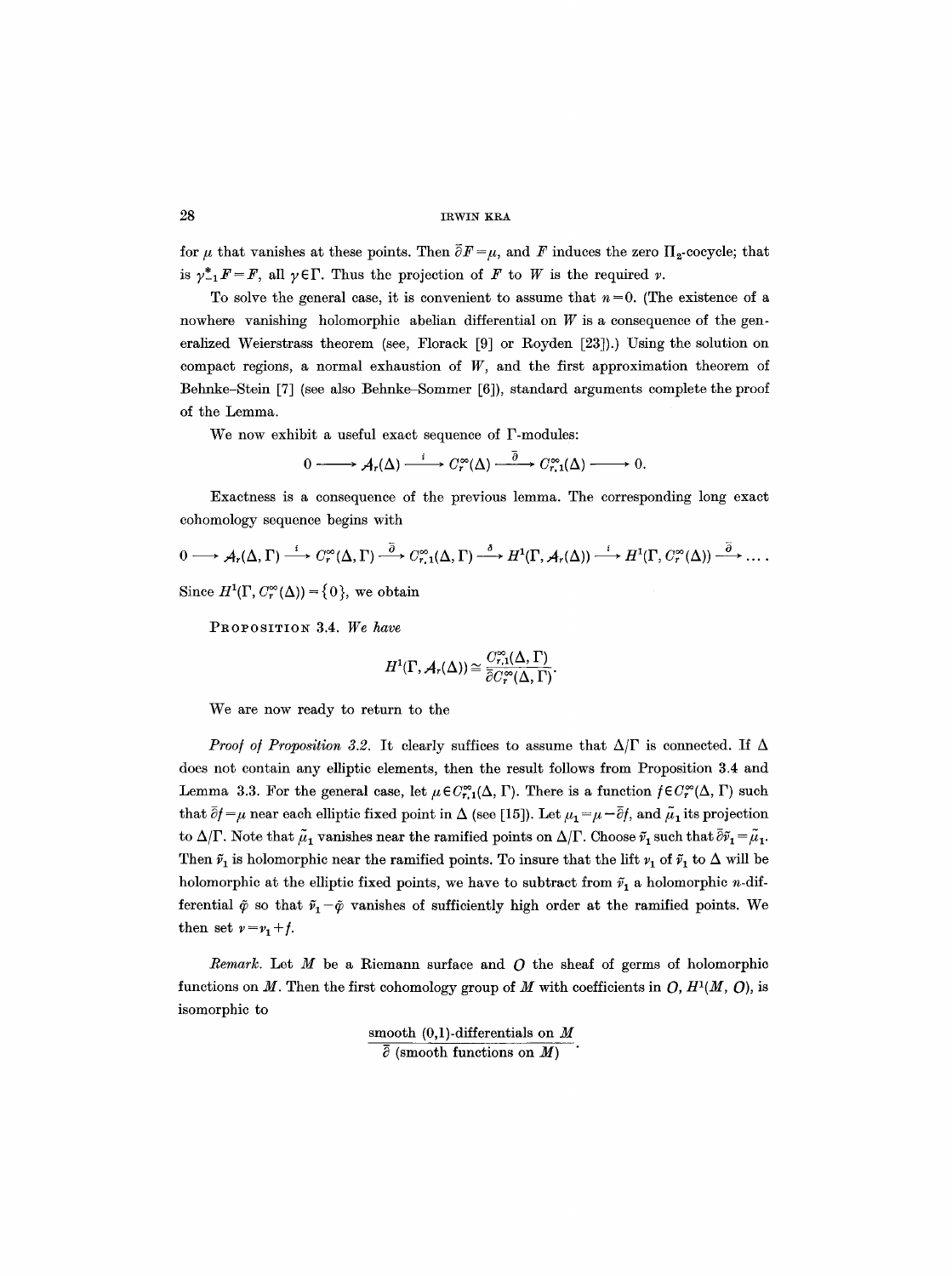If we represent M as  $\Delta/\Gamma$  where  $\Delta$  is the unit disc and  $\Gamma$  is a fixed point free Fuchsian group (we are eliminating certain surfaces), then

$$
H^1(M,\mathcal{O})\cong \frac{C^\infty_{0,1}(\Delta,\Gamma)}{\bar\partial C^\infty(\Delta,\Gamma)}.
$$

(For obvious reasons  $C_0^{\infty}$  is abbreviated by  $C^{\infty}$ .) We have shown that for open Riemann surfaces  $M$ , we have

$$
H^1(M, O) = \{0\}.
$$

### **4. Eiehler integrals with singularities**

In this section we outline the results of Bers' paper [5]. Our definitions differ slightly from Bers'.

Let A be a P-invariant union of components of a Kleinian group F. An *Eichler integral*  (of order  $1-q$  for  $\Gamma$  on  $\Delta$ ) is a function E holomorphic on  $\Delta$ , except for isolated singularities, such that for every  $\gamma \in \Gamma$ , there is a  $p_{\gamma} \in \Pi_{2q-2}$  such that

$$
\gamma^*_{1-q}E-E=p_\gamma|\Delta',
$$

where  $\Delta' = \{z \in \Delta; E$  is holomorphic at z.f. In this case,  $\gamma \mapsto p_{\gamma}$  is a one cocycle called the *period* (pd) of E. If E is an Eichler integral, so is  $E+p$  for every  $p \in \prod_{2q-2}$ . Two Eichler integrals are *identified* whenever they differ by an element of  $\Pi_{2q-2}$ . The cohomology class in  $H^1(\Gamma, \Pi_{2q-2})$  of pd E depends only on the equivalence class of E modulo  $\Pi_{2q-2}$ . Henceforth, all spaces of Eichler integrals will be taken modulo  $\Pi_{2a-2}$ .

Note that Proposition 3.2 states that the period map is surjective when  $\Delta/\Gamma$  has no compact components (even when we require all Eichler integrals to be holomorphic on  $\Delta$ ).

If E is an Eichler integral, then  $\partial^{2q-1}E$  is a q-form on  $\Delta'$  ( $\partial = \partial/\partial z$ ). We shall say that E is *meromorphic, holomorphic,* or satisfies the *cusp condition* at a cusp if  $\partial^{2q-1}E$  is meromorphic, holomorphic, or satisfies the cusp condition respectively. The space of Eichler integrals on  $\Delta$  that are meromorphic (or holomorphic) on  $\Delta$  and its cusps is denoted by  $E_{1-q}^{\text{mer}}(\Delta, \Gamma)$  (or  $E_{1-q}^{\text{hol}}(\Delta, \Gamma)$ ).

An Eichler integral  $E$  is said to be  $\Delta$ -*parabolic* (or *parabolic*) if its period is. The condition of  $\Delta$ -parabolicity can be expressed in terms of the Fourier series expansions for E about the cusps in  $\Delta$ . The spaces of meromorphic and holomorphic parabolic Eichler integrals are denoted by  $PE_{1-q}^{\text{mer}}(\Delta, \Gamma)$  and  $PE_{1-q}^{\text{hol}}(\Delta, \Gamma)$ .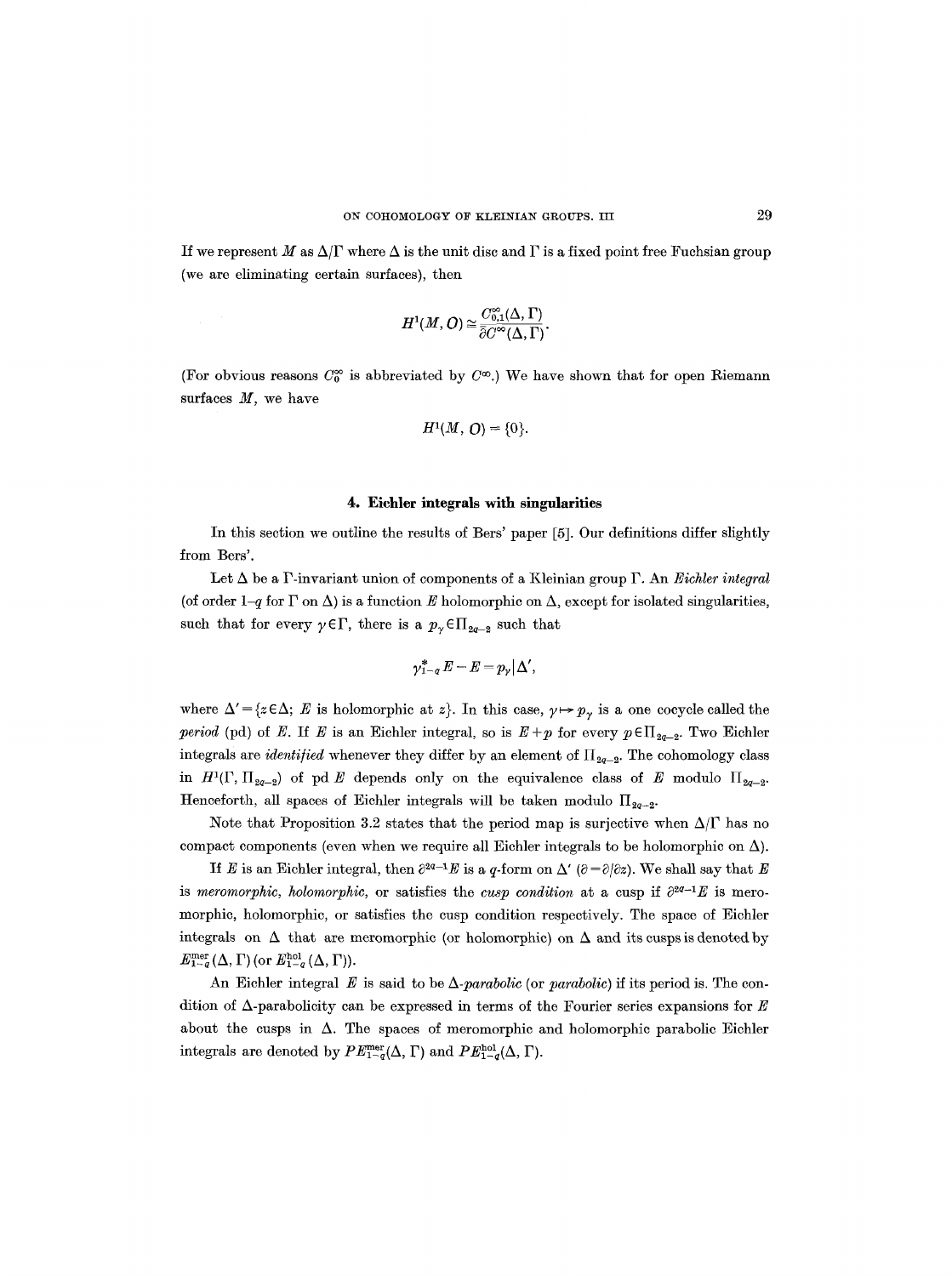Note that  $E \in PE_{1-q}^{\text{hol}}(\Delta, \Gamma)$  if and only if  $E \in E_{1-q}^{\text{hol}}(\Delta, \Gamma)$  and E satisfies the cusp condition at each cusp of  $\Delta$ . (For  $\Delta/\Gamma$  of finite type, holomorphic Eichler integrals have been called *quasi-bounded* integrals, and the holomorphic parabolic integrals have been called *bounded* integrals in [16].)

We set  $\bar{\Delta}=\Delta\cup\{cusps$  on  $\Delta\}$ . By a *distinguished* neighborhood of a point  $z\in\bar{\Delta}$ we mean an open disc  $U \subseteq \Delta$  such that

(i)  $z \in U$  if  $z \in \Delta$ , and  $z \in Cl$  *U* if  $z \notin \Delta$ , (ii)  $\gamma(U) = U$  for  $\gamma \in \Gamma_z$ , the stabilizer of z, and (iii)  $\gamma(U) \cap U = \emptyset$  for  $\gamma \in \Gamma - \Gamma_z$ .

Let  $z \in \overline{\Delta}$ . By a *principal part* of an Eichler integral at z we mean a pair  $(U, h)$ , where

$$
U \t{ is a distinguished neighborhood of } z,
$$
\n
$$
(4.1)
$$

$$
h \text{ is holomorphic in } U - \{z\}, \text{ and } \tag{4.2}
$$

$$
\gamma_{1-q}^* h = h \text{ for } \gamma \in \Gamma_z. \tag{4.3}
$$

Two principal parts  $(U_1, h_1)$  and  $(U_2, h_2)$  at z are *equivalent* if  $h_1-h_2$  is (can be extended to be) holomorphic at z.

It is quite clear that if E is an Eichler integral, then the principal part of E at  $z \in \Delta$ does determine a principal part of an Eichler integral. The same is true at  $z \in \bar{\Delta} - \Delta$ provided that  $E$  is holomorphic in a half plane belonging to the cusp  $z$ .

Let H be a principal part of an Eichler integral at  $z \in \overline{\Delta}$ . We *associate* with H a linear *functional l* on the space of automorphic  $q$ -forms  $\varphi$  that are holomorphic (and satisfy the cusp condition at z if  $z \notin \Delta$ ) at z. We set

$$
l(\varphi) = 2\pi i \operatorname{Res}_z h\varphi, \tag{4.4}
$$

where the residue of  $h\varphi$  is computed on the, not necessarily connected, Riemann surface  $\Delta/\Gamma$ .

Bers [5] has shown that l defined by (4.4) is a continuous linear functional on  $A_q(\Delta, \Gamma)$ and may hence be viewed as an element of  $(A_q(\Delta, \Gamma))^*$ . Clearly, a finite set of principal parts defines in an obvious way a continuous hnear functional on the space of integrable holomorphic q-forms.

Let there be given a system  $\mathcal{H} = \{H_1, ..., H_r\}$  of finitely many principal parts at nonequivalent points  $z_1, ..., z_r$  of  $\bar{\Delta}$ . If E is an Eichler integral on  $\Delta$  that is holomorphic at all points of  $\bar{\Delta}$  non-equivalent to  $z_1, ..., z_r$ , and if  $H_i$  is the principal part of E at  $z_i$   $(j=1, ..., r)$ then we call  $H$  a *complete system* of principal parts for  $E$ .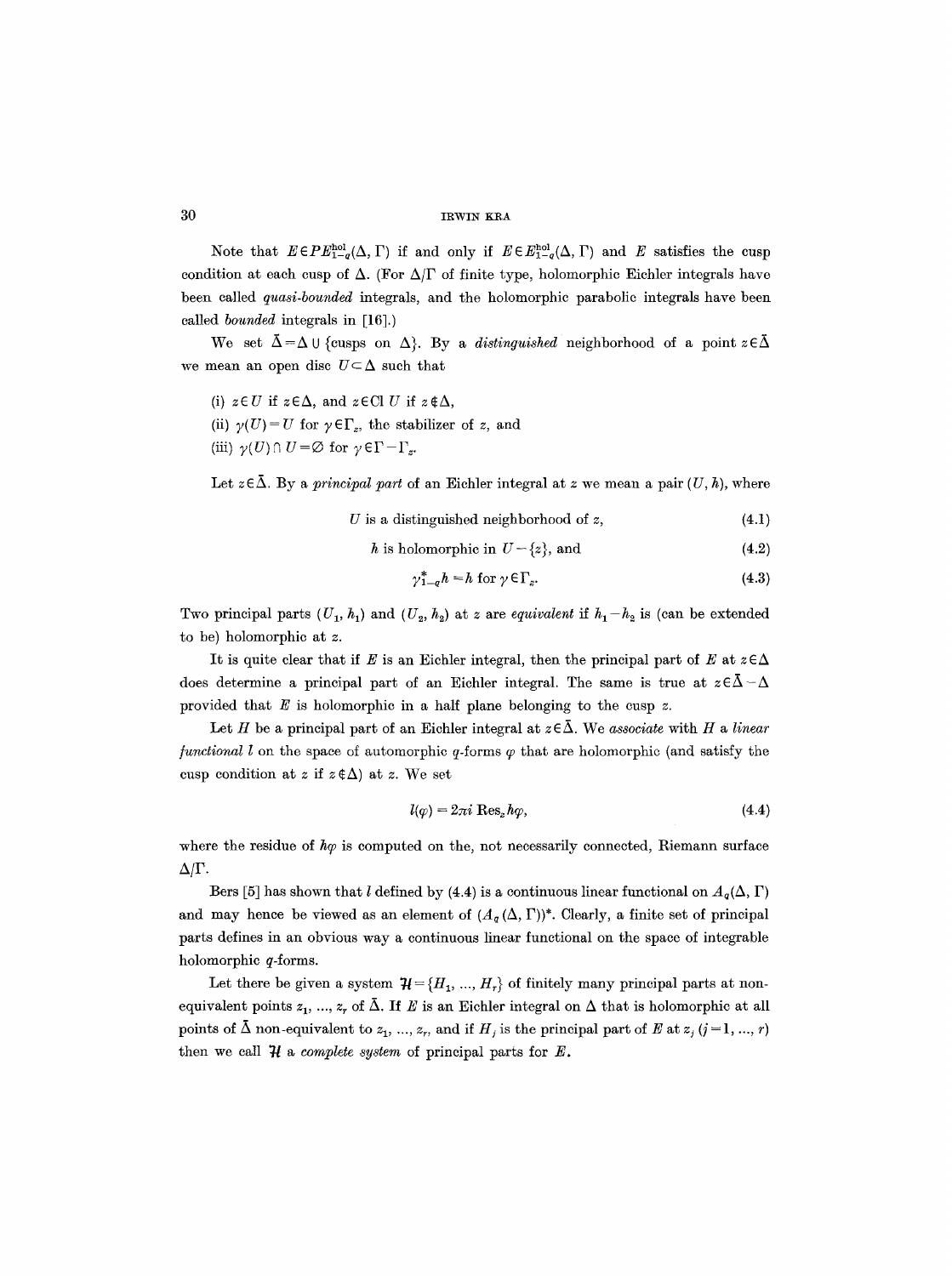PROPOSITION 4.1. *Given*  $\mathcal{H}$ , a finite system of principal parts, and the corresponding *linear functional l, then there exists a parabolic Eichler integral E such that*  $\mathcal{H}$  is a complete *system of principal parts for E. Furthermore, pd*  $E = \beta^* l$ *.* 

The above proposition is the main result of [5].

# **5. Divisors on**  $\overline{\Delta/\Gamma}$

Let  $\Gamma$  be a Kleinian group and  $\Delta$  an invariant union of components of the region of discontinuity of  $\Gamma$ . We assume throughout this section that  $\Delta/\Gamma$  is of finite type. We denote by  $\overline{\Delta/\Gamma}$  the (not necessarily connected) Riemann surfaces obtained by the adjoining the punctures to  $\Delta/\Gamma$ ; that is,  $S=\overline{\Delta/\Gamma}\cong\overline{\Delta}/\Gamma$ . By a *divisor d* on  $\overline{\Delta/\Gamma}$  we mean a formal sum

$$
d=\sum_{x\in S}n(x)\,x,
$$

where  $n(x) \in \mathbb{Z}$  and  $n(x)=0$  for all but finitely many  $x \in S$ . There is, of course, a natural partial ordering on the additive group of divisors.

If  $\varphi$  is a meromorphic q-form that is not identically zero on a component  $S_{\alpha}$  of S, then we define the *(reduced) divisor of*  $\varphi$  on  $S_{\circ}$  by

$$
(\varphi)=(\Phi)=\sum_{x\,\in S_o}\operatorname{ord}_x\Phi,
$$

where  $\Phi$  is the q-differential obtained by projecting  $\varphi$  to S. (For convenience we let  $\infty$  be the divisor of the zero form, where  $\infty \ge d$ , for all divisors d on  $\overline{\Delta/\Gamma}$ .) If  $z \in \Delta$ , then it is easy to see that if  $r = \text{ord}_z \varphi$ ,  $R = \text{ord}_{\pi(z)} \Phi$ ,  $\nu = \text{ord } \Gamma_z$ , where  $\pi: \Delta \to \Delta/\Gamma$  is the natural projection map, then

$$
R = \frac{1}{\nu}(r+q) - q. \tag{5.1}
$$

If  $z \in \bar{\Delta} - \Delta$ , then

$$
R = r - q.\tag{5.2}
$$

To interpret  $(5.2)$  we must explain what is meant by the order of an meromorphic q-form at a puncture. If  $\infty$  is the fixed point corresponding to the puncture generated by the parabolic element  $z \mapsto z+1$ , and if the Fourier series expansion for  $\varphi$  in the cusped region determined by the puncture is given by

$$
\varphi(z) = \sum_{n=r}^{\infty} a_n e^{2\pi i nz} \text{ for } \text{Im } z > 0,
$$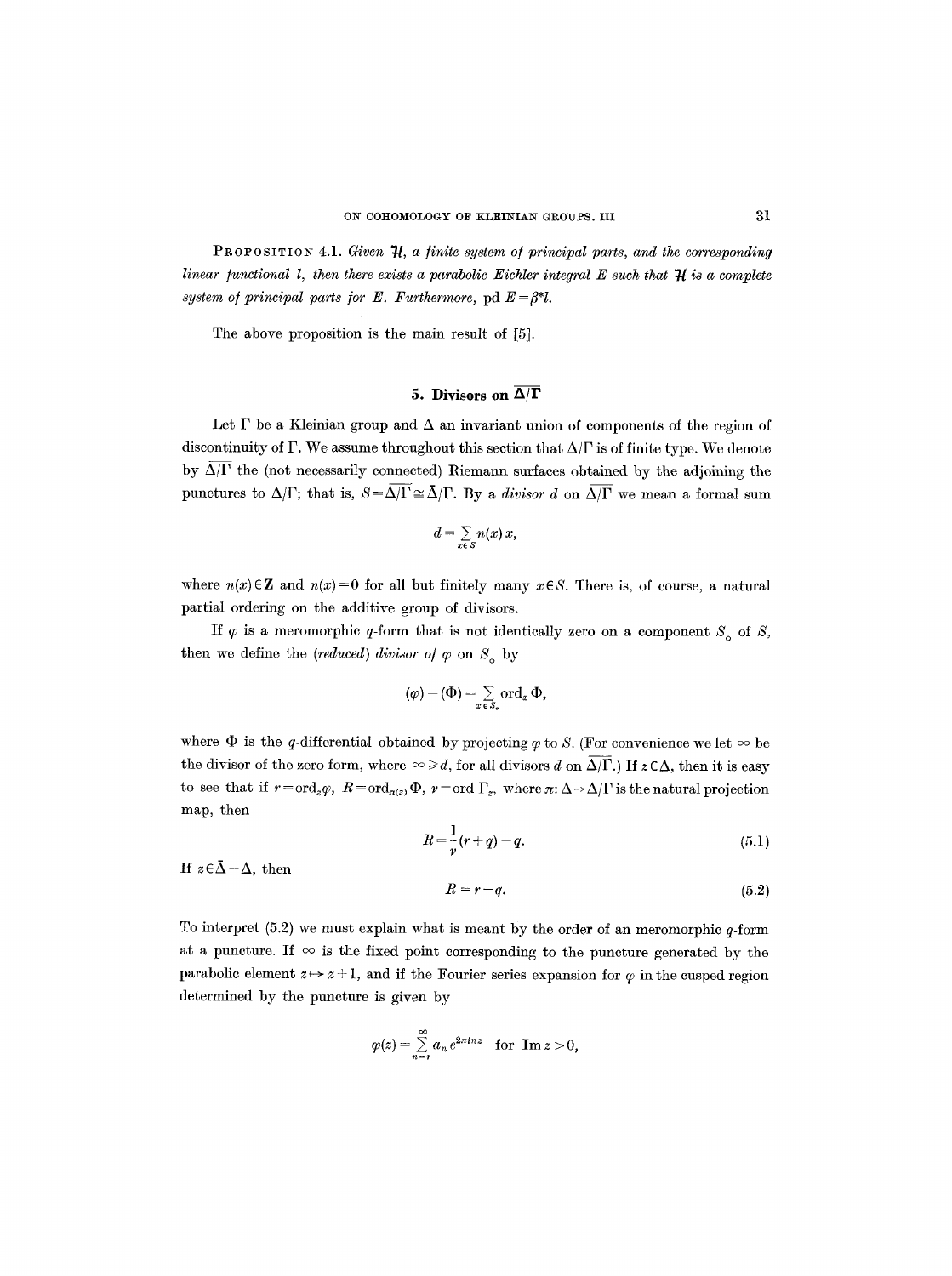with  $a_r=0$ , then we set ord<sub> $\infty \varphi =r$ </sub>. Using (5.1) and (5.2), it is thus possible to define ( $\varphi$ ) directly in terms of the zeros and poles of  $\varphi$ .

For every integer q (not necessarily  $\geq 2$ ) it is convenient to introduce a q-canonical *ramification divisor*  $\alpha^q$  by

where  
\n
$$
\alpha^{q} = \sum_{x \in S} n_{q}(x) x,
$$
\n
$$
n_{q}(x) = -\left[q\left(1 - \frac{1}{p(x)}\right)\right],
$$
\n(5.3)

where [y] is the greatest integer  $\leq y$  and  $1 \leq v(x) < \infty$  is the ramification number of  $x \in \Delta/\Gamma$ , and where

$$
n_q(x) = \begin{cases} 1-q & \text{if } q > 0 \\ -q & \text{if } q \le 0 \end{cases}
$$
 (5.4)

for  $x \in S - \Delta/\Gamma$  (points of ramification number  $\infty$ ). Note that (5.4) is the limiting case of (5.3) with  $\nu \rightarrow \infty$ .

It is easy to check (see [1]) that

$$
\alpha^q + \alpha^{1-q} = 0. \tag{5.5}
$$

If d is any divisor on S, then we denote by  $A_q(d)$  the space of meromorphic q-forms on  $\Delta$  whose reduced divisors are multiples of  $\alpha^{q} + d$ . Note that for  $q \geq 2$ ,  $A_q(0) = A_q(\Delta, \Gamma)$  $B_q(\Delta, \Gamma)$ .

From now on we return to our original convention  $q \geq 2$ .

The zero set of an Eichler integral is not invariant under the group  $\Gamma$ . It is hence impossible to define a space consisting of Eichler integrals that are multiples of an arbitrary divisor d. However, for  $d \leq 0$ , we can introduce two spaces:

 $E_{1-q}(d)$ , the space of meromorphic Eichler integrals whose reduced polar divisors are multiples of  $\alpha^{1-q} + d$ ;

 $PE_{1-q}(d)$ , the corresponding space of parabolic Eichler integrals.

By the *(reduced) polar divisor* of an Eichler integral F we mean

$$
\sum_{x\,\in\,S} n(x)\,x,
$$

where  $n(x)=n_{1-q}(x)$  if F is holomorphic at x, and  $n(x)$  is the value of R given by (5.1) or (5.2) with  $-r$ , the order of the pole of F at x and q replaced by  $(1-q)$ , if F is not holomorphic at x.

It is clear that  $E_{1-q}(0)=E_{1-q}^{hol}(\Delta, \Gamma)$  and  $PE_{1-q}(0)=PE_{1-q}^{hol}(\Delta, \Gamma).$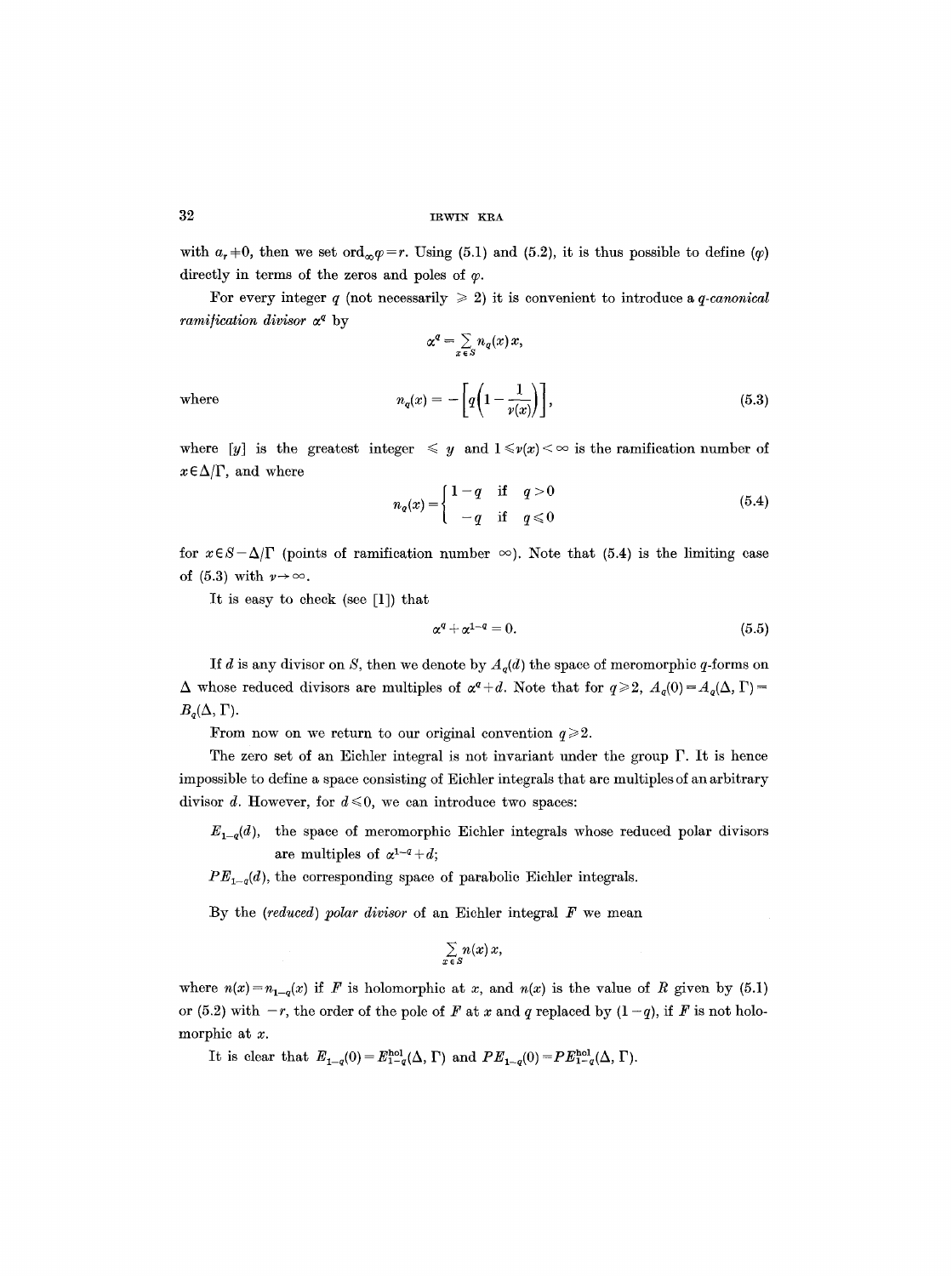## **6. Structure of**  $H^1(\Gamma, \Pi_{2q-2})$

In this section we derive some of the consequences of Proposition 4.1. We assume throughout that  $\Gamma$  is a Kleinian group with region of discontinuity  $\Omega$ , and that  $\Delta$  is an invariant union of components of  $\Omega$  such that  $\Delta/\Gamma$  is of finite type.

THEOREM 6.1. Let  $\mathcal H$  be a finite set of principal parts at non-equivalent points of  $\tilde \Delta$ . *Then*  $\mathcal{H}$  is a complete system of principal parts for a meromorphic  $(1-q)$ -form E on  $\overline{\Delta/\Gamma}$ *if and only if the linear functional l associated with*  $\mathcal{H}$  vanishes on  $A_q(0)$ .

*Proof.* If  $l(\varphi) = 0$  for all  $\varphi \in A_q(0)$ , then there is a  $p \in \prod_{2q-2}$  and an Eichler integral E (with  $\mathcal H$  as a complete system of principal parts) such that  $E + p$  is a meromorphic  $(1 - q)$ form by Proposition 4.1. The converse follows since  $E_{\varphi}$  is a 1-form for all  $\varphi \in A_{\alpha}(0)$ , whenever E is a  $(1-q)$ -form, and the sum of the residues of  $E\varphi$  (on  $\overline{\Delta/\Gamma}$ ) is zero.

Let  $k = \dim A_q(0)$ . We shall say that  $k + 1$  divisors  $\{d_1, ..., d_{k+1}\}$  are *adopted* to  $A_q(0)$  if

$$
0 = d_0 < d_1 < d_2 < \dots < d_{k+1},\tag{6.1}
$$

and if there is a basis  $\{\varphi_1, ..., \varphi_k\}$  of  $A_q(0)$  with

$$
(\varphi_i) \geq \alpha^q + d_i, \quad \text{and} \quad (\varphi_i) \geq \alpha^q + d,\tag{6.2}
$$

for all divisors d with  $d_j < d \le d_{j+1}, j=1, ..., k$ . Select points  $x_j \in \overline{\Delta/\Gamma}$  such that

$$
d_j + x_j \le d_{j+1} \quad \text{for } j = 0, \dots, k. \tag{6.3}
$$

Let  $E_j$  (j=1, ..., k) be a strongly parabolic Eichler integral whose polar divisor is  $\alpha^{1-q}-d_j-x_j$ . Such integrals exist by Proposition 4.1. Set  $-d=d_k+x_k$ . Let  $E^*_{1-q}(d)$  be the space of Eichler integrals spanned by  $E_1, ..., E_k$  and  $E_{1-q}(0)$ , and  $PE_{1-q}^*(d)$ , the space spanned by  $E_1, ..., E_k$  and  $PE_{1-q}(0)$ . Obviously  $PE_{1-q}^*(d) \subset PE_{1-q}(d)$  and  $E_{1-q}^*(d) \subset E_{1-q}(d)$ .

THEOREM 6.2. We have

$$
H^1(\Gamma, \Pi_{2q-2}) \cong E_{1-q}^*(d),
$$
  
and  

$$
PH^1_{\Delta}(\Gamma, \Pi_{2q-2}) \cong PE_{1-q}^*(d).
$$

*Proof.* If  $\Delta/\Gamma$  has no compact components, let  $\Delta_{\alpha} = \Delta$ . If  $S = \Delta/\Gamma$  has compact components, select a point in each such component and let  $S_0$  be S punctured at these points. Let  $\Delta_{\alpha} = \pi^{-1}(S_{\alpha})$  where  $\pi: \Delta \to \Delta/\Gamma$  is the natural projection map. In either case  $\overline{\Delta/\Gamma} = \overline{\Delta}/\Gamma$  is a finite union of compact surfaces, and  $\Delta_{\alpha}/\Gamma$  is a finite union of open surfaces.

The isomorphism of the theorem is the period map, pd. Let  $E \in E_{1-q}^*(d)$  and assume 3-- 712906 *Acta mathematica* 127. Imprim6 le 28 Mai 1971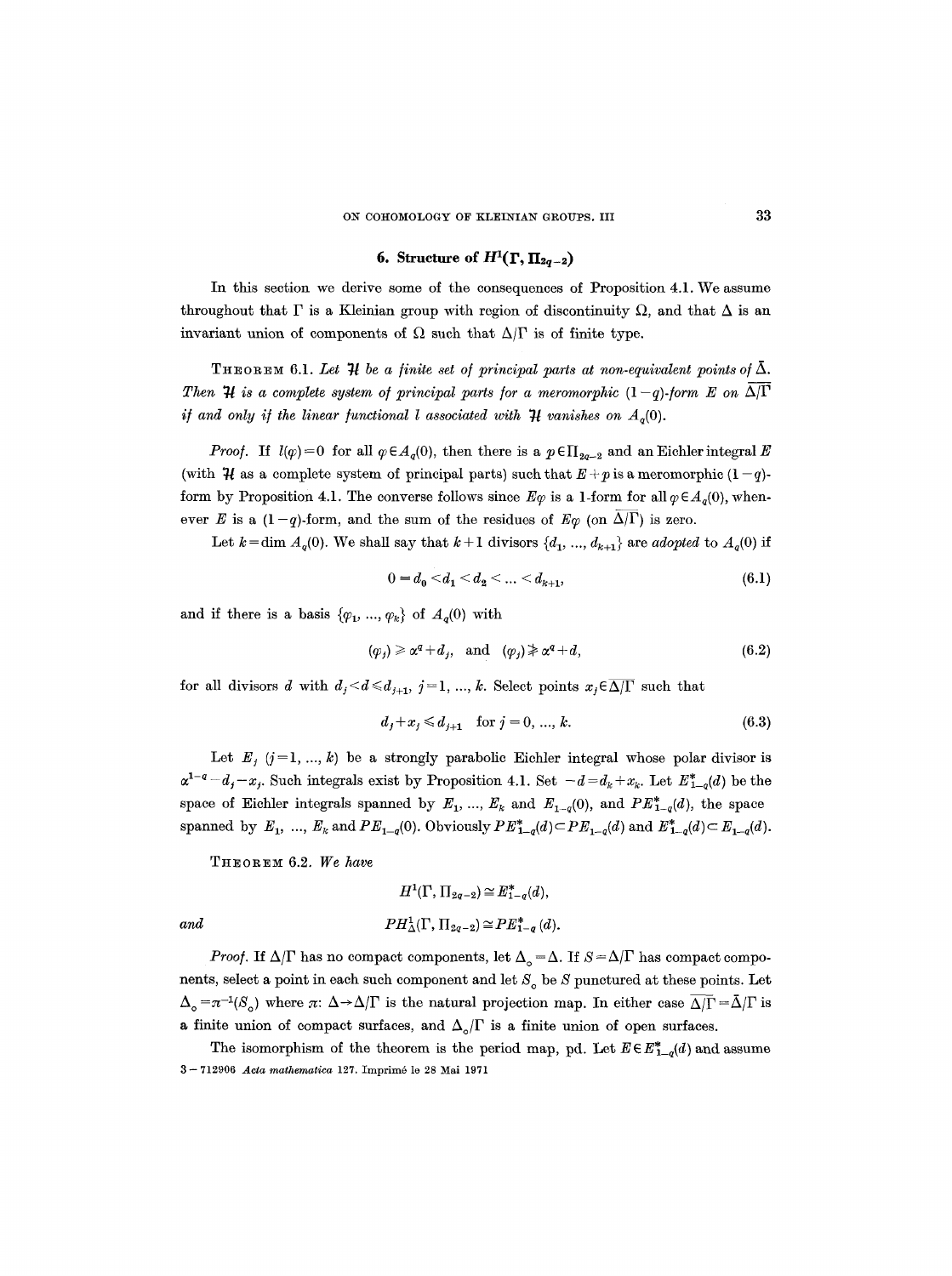pd  $E=0$ . We may without loss of generality assume that E is a meromorphic  $(1-q)$ form. Write

$$
E = \sum_{i=0}^{k} c_i E_i, \tag{6.4}
$$

with  $c_i \in \mathbb{C}$ ,  $c_0=1$ ,  $E_0 \in E_{1-q}(0)$ . Let j be the largest integer  $\leq k$  such that  $c_i \neq 0$ . If  $j \geq 0$ , then  $E\varphi_j$  is a meromorphic 1-form with a single simple pole  $x_j$ . Since the sum of the residues of a 1-form is zero, we conclude  $j = 0$ . Thus the Eichler integral E is a holomorphic  $(1 - q)$ form. By Riemann-Roch or Gauss-Bonnet,  $E=0$ . Thus pd is a monomorphism. We must show that this linear map is surjective.

Let p be a cocyle that represents a cohomology class of  $H^1(\Gamma, \Pi_{2q-2})$ . By Proposition 3.2, there is an Eichler integral  $\hat{E}_1$  holomorphic on  $\Delta_{\circ}$  such that pd  $\hat{E}_1 = p$ . There are finitely many non-equivalent points in  $\bar{\Delta} - \Delta_{\alpha}$ . The Eichler integral  $\hat{E}_1$  determines a principal part at each of these points. Let  $H_1$  be this finite system of principal parts, and  $l_1$  the associated linear functional.

Let  $E^*_i$  be the linear functional associated to the principal part of  $E_i$ ,  $i=1, ..., k$ . Observe

$$
E_i^*(\varphi_j) = \varepsilon_i \, \delta_{ij} \quad \text{for } i = 1, \ldots, k, j = i, \ldots, k,
$$

with  $\varepsilon_i \in \mathbb{C} - \{0\}$ , and  $\delta_{ij}$  the Kronecker delta function. Thus the  $k \times k$  matrix

$$
(E_i^*(\varphi_j)) \quad i, j = 1, \ldots, k \tag{6.5}
$$

is non singular, and  $\{E^*_1, ..., E^*_k\}$  are linearly independent linear functionals on  $A_q(0)$ . In particular, we can choose constants  $b_j$ ,  $j=1, ..., k$ , such that

$$
l_1 = \sum_{j=1}^k b_j E_j^*
$$
 on  $A_q(0)$ .

Let  $\mathcal{H}_2$  be the finite system of principal parts of  $\hat{E}_2 = \sum_{j=1}^k b_j E_j$ , and  $\mathcal{H} = \mathcal{H}_1 - \mathcal{H}_2$ . The linear functional associated to  $\mathcal{H}$  is zero on  $A_q(0)$ . Thus there exists a meromorphic  $(1-q)$ -form  $\hat{E}_3$  such that  $\hat{\mathcal{H}}$  is a complete system of principal parts for  $\hat{E}_3$ . In particular,  $\hat{E}_4=$  $\hat{E}_1-\hat{E}_2-\hat{E}_3$  is a holomorphic Eichler integral, and pd  $(\hat{E}_2+\hat{E}_4)=$  pd  $(\hat{E}_1-\hat{E}_3)=$  pd  $(\hat{E}_1)$ .

COROLLARY 2. There exist divisors d such that

$$
\text{pd: } E_{1-q}(d) \xrightarrow{\simeq} H^1(\Gamma, \Pi_{2q-2})
$$
  
and  

$$
\text{pd: } PE_{1-q}(d) \xrightarrow{\simeq} PH^1_{\Delta}(\Gamma, \Pi_{2q-2}).
$$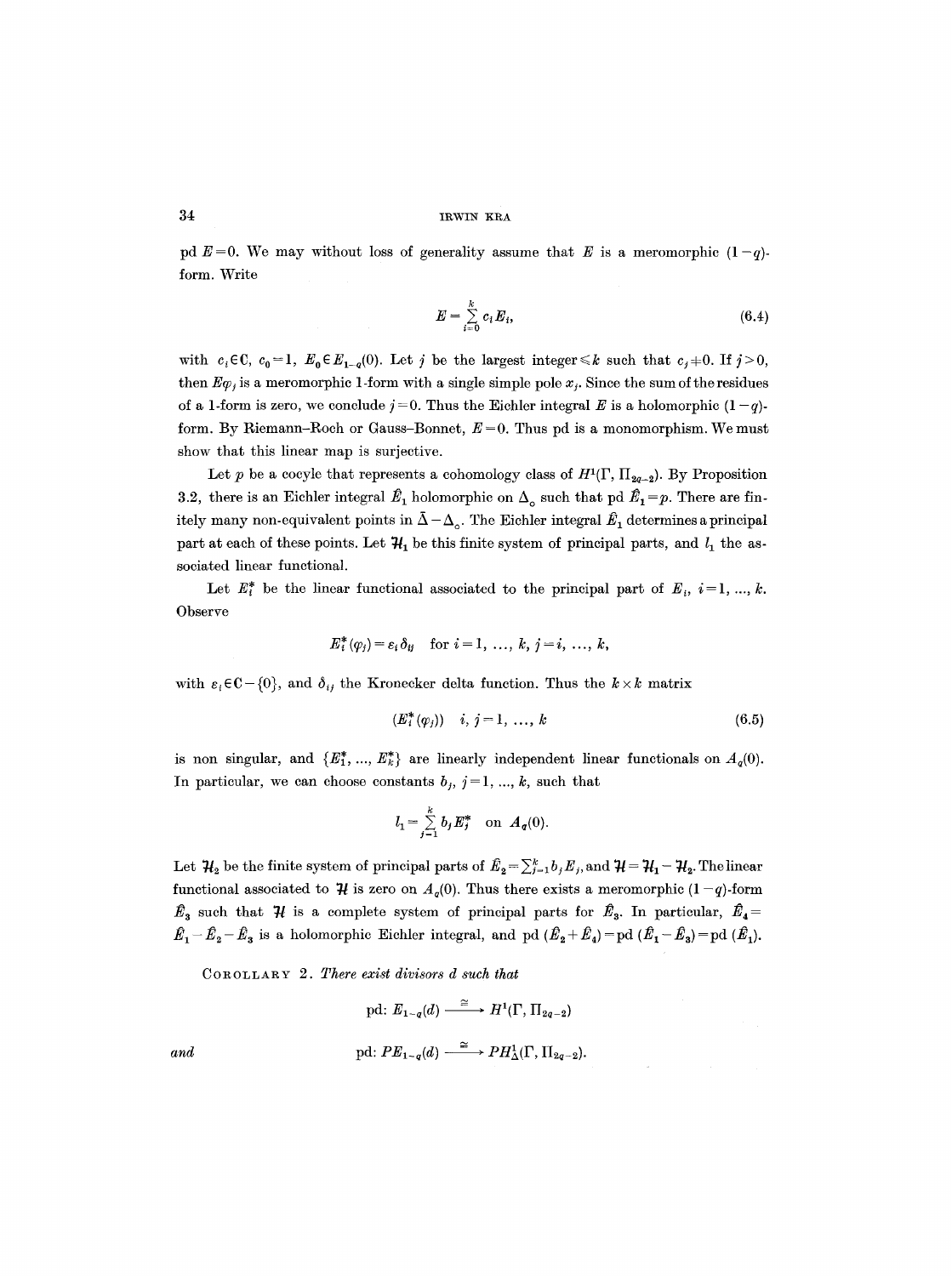*Proof.* If suffices to construct divisors  $\{d_1, ..., d_{k+1}\}\$ as in (6.1) that satisfy (6.2) and such that there exist points  $x_i$  (j=0, ..., k) with

$$
d_j + x_j = d_{j+1}.\tag{6.3'}
$$

Such divisors can clearly be found, since we may work with each component of  $\Delta/\Gamma$  separately.

COROLLARY 2. *We have canonical isomorphisms* 

$$
H^{1}(\Gamma, \Pi_{2q-2}) \simeq (A_{q}(0))^{*} + E_{1-q}(0),
$$
  

$$
PH^{1}_{\Delta}(\Gamma, \Pi_{2q-2}) \simeq (A_{q}(0))^{*} + PE_{1-q}(0).
$$

*and* 

The above is (essentially) the Main Theorem of [16].

The next corollary is a sort of Riemann-Roch Theorem for Eichler integrals.

COROLLARY 3. *The /ollowing is a commutative diagram with exact rows /or every*   $divisor \, d \leq 0$ :

$$
0 \to A_{1-q}(d) \xrightarrow{i} PE_{1-q}(d) \xrightarrow{\text{pH}_{\Delta}} PH_{\Delta}^1(\Gamma, \Pi_{2q-2}) \xrightarrow{\text{*}} (A_q(-d))^* \to 0
$$
  
\n
$$
\begin{cases}\nid \\
id \\
0 \to A_{1-q}(d) \xrightarrow{i} E_{1-q}(d) \xrightarrow{\text{pH}_{\Delta}} H^1(\Gamma, \Pi_{2q-2}) \xrightarrow{\text{*}} (A_q(-d))^* \to 0,\n\end{cases}
$$

*where i is the inclusion map,* pd *is the period map, and \* is defined as /ollows: I/*   $p\in H^1(\Gamma, \Pi_{2q-2}),$  then  $p=pd E$ , with E a meromorphic Eichler integral. We set  $*_p=E^*,$ where  $E^*$  is the restriction to  $A_q(-d)$  of the linear functional associated to the (finite) system *o/principal parts o/ E.* 

*Proof.* Clearly \* is well defined. The inclusion map i is injective since there are no automorphic polynomial forms for  $\Gamma$ . Let  $E \in E_{1-q}(d)$  and assume pd  $E=0$ . Then we can find a representative for E that gives the zero cocycle; that is,  $E \in A_{1-q}(d)$ . We have shown kernel pd⊂image *i*. The reverse inclusion is, of course, trivial. Next assume that  $p \in pd E_{1-q}(d)$ . Then  $p = pd E$  with  $E \in E_{1-q}(d)$ . Hence  $E\varphi$  is holomorphic on  $\bar{\Delta}$  for all  $\varphi \in A_q(-d)$ . Thus  $E^*|A_q(-d)=0$ ; that is, p Ekernel \*. Hence image pd  $\subset$  kernel \*. To establish the reverse inclusion, choose  $k + 1$  ( $k = \dim A_q(0)$ ) divisors  $\{d_1, ..., d_{k+1}\}\$  adopted to  $A_q(0)$ . Furthermore, we may assume that (see 6.3)

$$
d_{j_{\bullet}} + x_{j_{\bullet}} \leqslant -d \leqslant d_{j_{\bullet}+1} \tag{6.6}
$$

for some  $j_0, j_0 = 0, ..., k$ .

Recall the strongly parabolic Eichler integrals  $E_1, ..., E_k$  constructed in the proof of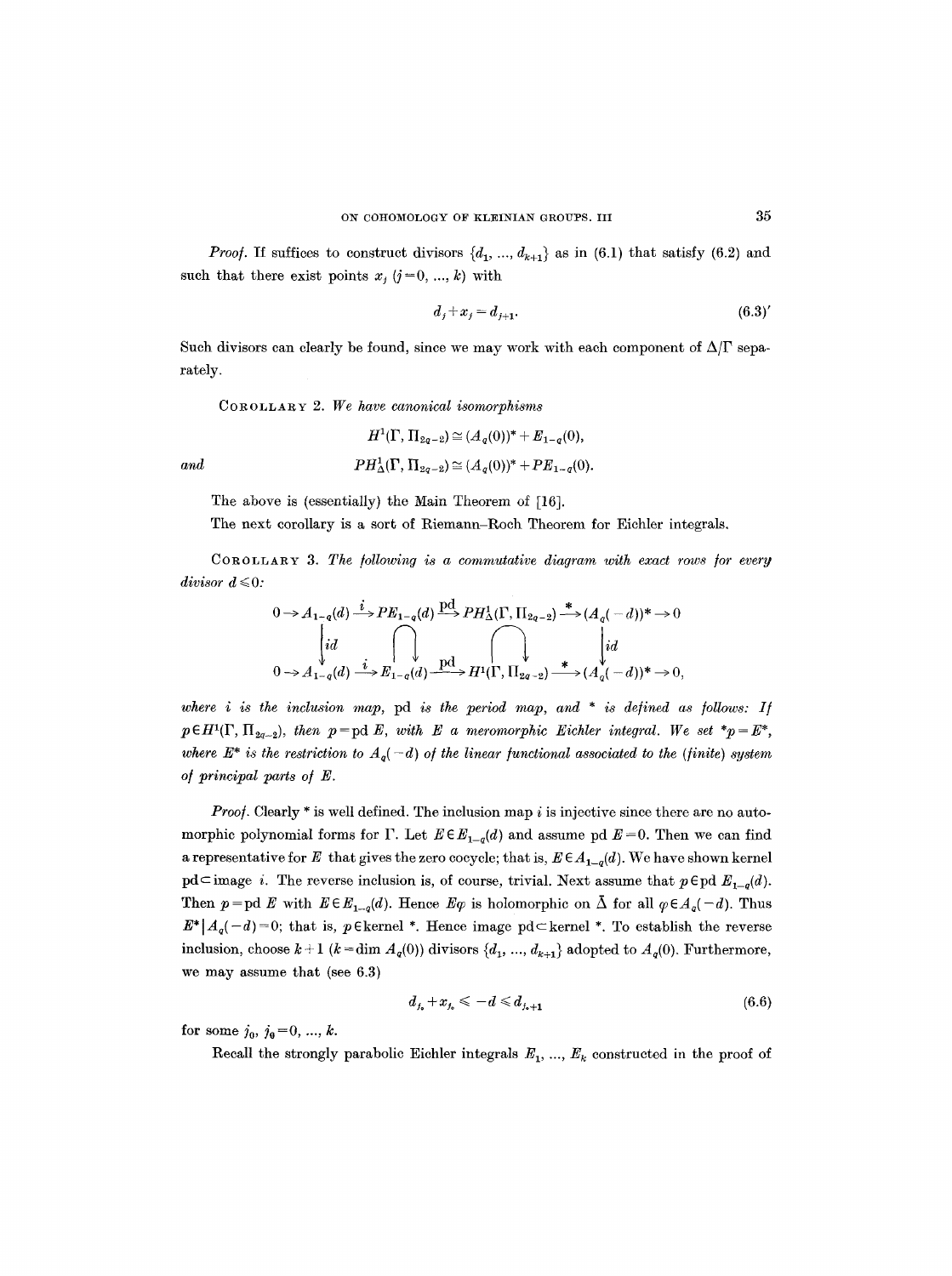### 36 mwin kra

Theorem 6.2. If  $p \in H^1(\Gamma, \Pi_{2q-2})$ , then  $p = pd \mathbf{E}$  with  $E$  given by (6.4). If  $p \in \text{kernel}^*$ , then (6.6) shows that  $E \in E_{1-q}(d)$ . It remains to show that \* is surjective. But this is an easy consequence of the arguments in the proof of Theorem 6.2.

#### **7. Holomorphic Eichler integrals**

Let  $\Delta$  be an invariant component of a finitely generated Kleinian group  $\Gamma$ . In this section we obtain lower bounds for dim  $E_{1-a}^{\text{hol}}(\Delta, \Gamma)$  and dim  $PE_{1-a}^{\text{hol}}(\Delta, \Gamma)$ .

Recall that  $\Delta/\Gamma$  is a Riemann surface of finite type. Let  $\Delta'$  be the complement in  $\Delta$ of the elliptic fixed points in  $\Delta$ . Then  $\Delta'/\Gamma$  is again of finite type. Thus  $\Delta' \rightarrow \Delta'/\Gamma$  exhibits  $\Delta'$  as a planar regular covering surface of  $\Delta'/\Gamma$ . By Maskit's planarity theorem [21] there exists a finite set of simple, closed, mutually disjoint, orientation preserving loops

$$
\{u_1, \ldots, u_k\} \tag{7.1}
$$

on  $S = \Delta'/\Gamma$ , and there exists a set of positive integers

$$
\{\alpha_1, \ldots, \alpha_k\}
$$

so that every loop u on  $\Delta'$  may be deformed to a loop of the form

$$
\prod_{i=1}^{k} W_i U_i W_i^{-1}, \tag{7.2}
$$

where  $U_i$  is some lifting of  $u_i^{z_i}$ , and  $W_i$  some curve in  $\Delta'$ ,  $i=1, ..., k$ . Note that  $\Delta' \rightarrow S$ is the highest regular covering of S, for which the loops  $u^*$  lift to loops. The covering group N of the covering  $\Delta' \rightarrow S$  is then the smallest normal subgroup of  $\pi_1(S)$ , the fundamental group of S, that contains all the elements  $u_t^{a}$ . (We have suppressed all reference to base points. Thus for  $\pi_1(S)$  we must choose a base point  $0 \in S$  and we view  $u_i^{a_i}$ as an element of  $\pi_1(S)$  by joining  $u^{u}_{i}$  to 0 by a curve  $f_i$  and taking the homotopy class of  $f_i \circ u_i^{\alpha_i} \circ f_i^{-1}$ .)

Consider k loops  $U_1^*$ , ...,  $U_k^*$  lying over the loop  $u_1^{a_1}, \ldots, u_k^{a_k}$  and eliminate from the set  $\{U^*_1, ..., U^*_k\}$  loops that bound a punctured disc in  $\Delta'$ . Note that every puncture on  $\Delta'$ arises from a fixed point of an elliptic element in  $\Gamma$ ; that is, the punctures on  $\Delta'$  are precisely the points in  $\Delta - \Delta'$ . We obtain this way  $K \leq k$  loops. We choose K as low as possible. Let us assume that we have chosen in this manner the loops  $U_1^*, ..., U_K^*$  that cover the loops  $u_1^{a_1},...,u_k^{a_k}$ . In this way every element in  $\pi_1(\Delta)$  may be represented by a loop of the form  $(7.2)$ . However, the product extends from 1 to K.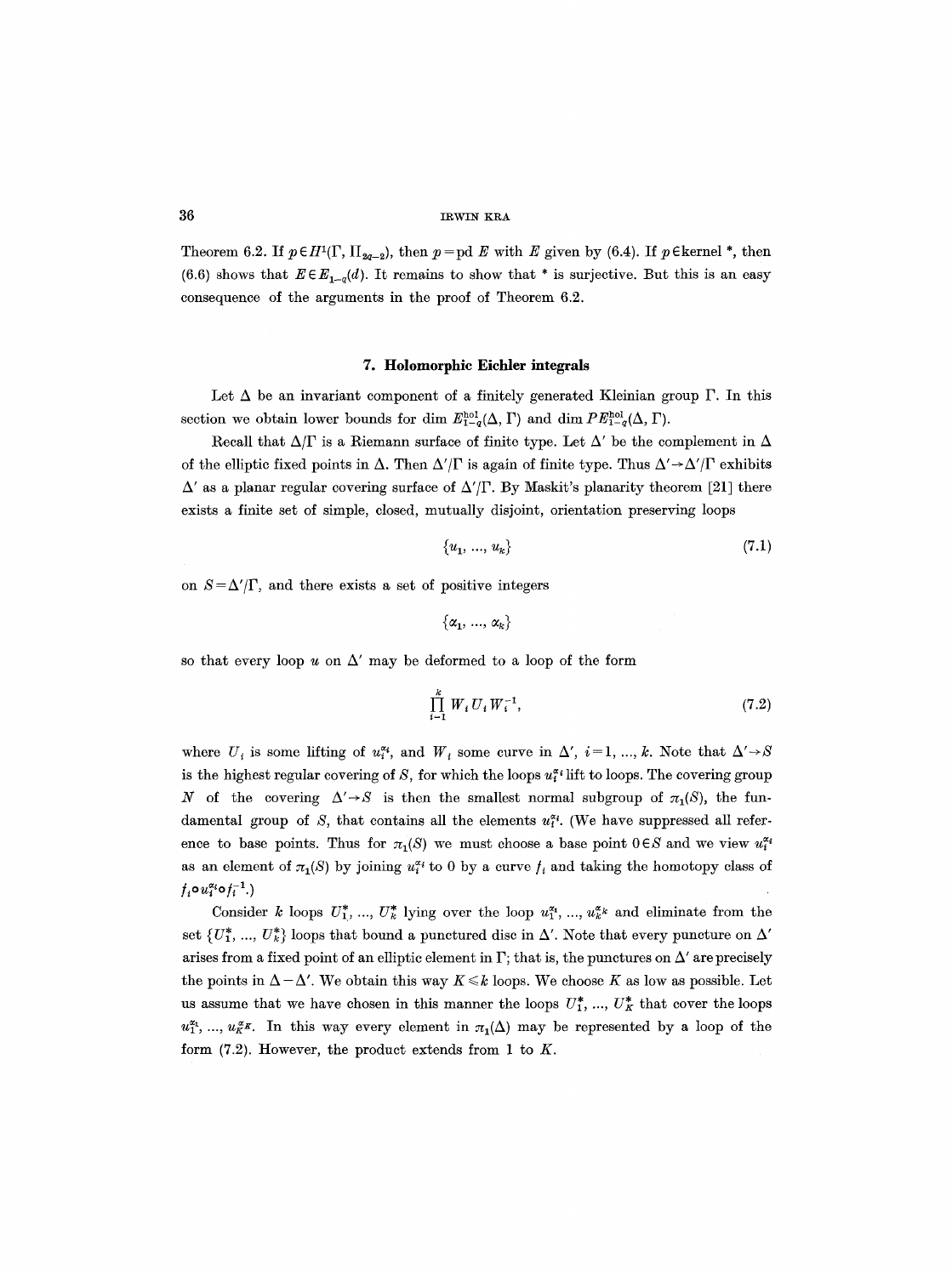THEOREM 7.1. *We have* 

$$
\dim PE_{1-q}^{\rm hol}\left(\Delta,\Gamma\right)\geqslant \dim B_q(\Delta,\Gamma)-(2q-1)\,K,
$$
  
and  

$$
\dim E_{1-q}^{\rm hol}\left(\Delta,\Gamma\right)\geqslant \dim B_q(\Delta,\Gamma)+n-(2q-1)\,K,
$$

*where n is the number of punctures on*  $\Delta/\Gamma$ .

*Proof.* Let  $\varphi \in B_{q}(\Delta, \Gamma)$ , and set

$$
F(z)=\frac{1}{(2q-2)!}\int_{z_0}^z(z-\zeta)^{2q-2}\varphi(\zeta)\,d\zeta,
$$

where  $z_0 \in \Delta$  is fixed,  $z \in \Delta$  is arbitrary, and we integrate over an arbitrary path in  $\Delta$  from  $z_0$  to z. It is clear that F is locally well defined and  $\partial^{2q-1}F=\varphi$ . Thus  $F\in PE_{1-q}^{hol}(\Delta, \Gamma)$  if and only if for every  $C \in \pi_1(\Delta)$  and every  $z \in \mathbb{C}$ , we have

$$
\int_C (z-\zeta)^{2a-2} \varphi(\zeta) d\zeta = 0.
$$
\n(7.3)

(Recall that  $\pi_1(\Delta)$  is in general a free group on infinitely many generators.) Note that (7.3) may be rewritten as

$$
\int_{C} \zeta^{j} \varphi(\zeta) d\zeta = 0, \quad j = 0, 1, ..., 2q - 2.
$$
 (7.3)

We have observed that  $C$  is homotopic to a curve of the type  $(7.2)$ . Thus

$$
\int_C (z-\zeta)^{2q-2} \varphi(\zeta) d\zeta = \sum_{i=1}^K \left( \int_{W_i^+} \int_{U_i^+} \int_{W_i^-1} \right) (z-\zeta)^{2q-2} \varphi(\zeta) d\zeta.
$$

$$
\left( \int_{W_i^+} \int_{W_i^-1} \right) (z-\zeta)^{2q-2} \varphi(\zeta) d\zeta = 0,
$$

Since

we conclude that

$$
\int_C (z-\zeta)^{2q-2} \varphi(\zeta) d\zeta = \sum_{i=1}^K \int_{U_i} (z-\zeta)^{2q-2} \varphi(\zeta) d\zeta.
$$

Thus in (7.3) we need consider only curves  $C=U_i$ , some *i*. Note that if

$$
\int_{\sigma_i^*} (z - \zeta)^{2q-2} \varphi(\zeta) d\zeta = 0, \quad i = 1, \dots, K,
$$
\n(7.4)

then 
$$
\int_{U_i} (z-\zeta)^{2q-2} \varphi(\zeta) d\zeta = 0, \text{ all } U_i.
$$
 (7.5)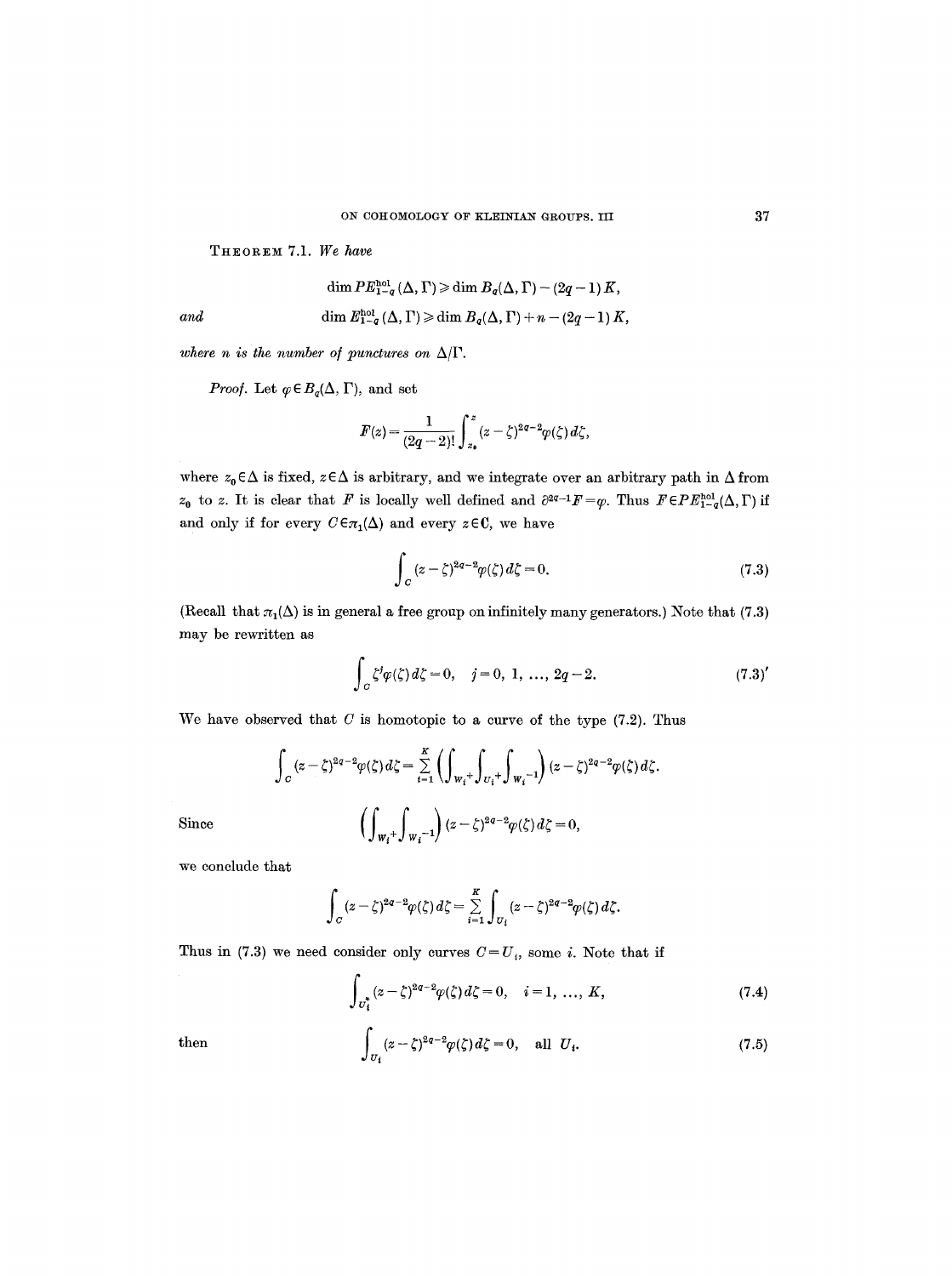For given a  $U_i$ , it lies over  $u_i^{*i}$ . So does  $U_i^*$ . Thus there is an element  $\gamma \in \Gamma$  so that

$$
U_i = \gamma U_i^*.
$$

We compute using the identity

$$
(\gamma \zeta - \gamma z)^2 = (\zeta - z)^2 \gamma'(\zeta) \gamma'(z),
$$

$$
\int_{\gamma(U_{i}^{*})} (\gamma z - \zeta)^{2q-2} \varphi(\zeta) d\zeta = \int_{U_{i}^{*}} (\gamma z - \gamma \zeta)^{2q-2} \varphi(\gamma \zeta) \gamma'(\zeta) d\zeta
$$
\n
$$
= \gamma'(z)^{q-1} \int_{U_{i}^{*}} (z - \zeta)^{2q-2} \varphi(\gamma \zeta) \gamma'(\zeta)^{q} d\zeta = \gamma'(z)^{q-1} \int_{U_{i}^{*}} (z - \zeta)^{2q-2} \varphi(\zeta) d\zeta.
$$

Thus we have shown that  $(7.4)$  implies  $(7.5)$ ; and, hence, a necessary and sufficient condition for  $F$  to be well defined is (7.4). Recalling the equivalence of (7.3) and (7.3)', we see that (7.4) imposes  $(2q-1)K$  conditions on the elements of  $B_q(\Delta, \Gamma)$ . We have verified the first inequality of the theorem. The second is a direct consequence of the first and the Ricmann-Roch theorem.

### **8. Generalizations**

Let  $\Gamma$  be a Kleinian group and  $q \geq 2$  an integer or half-integer. Let  $\chi$  be a character on  $\Gamma$  (that is, a homomorphism of  $\Gamma$  into the multiplicative group of complex numbers of modulus one). We may define an action of  $\Gamma$  on  $\Pi_{2q-2}$  by

$$
(p\gamma)(z) = p(\gamma z)\gamma'(z)^{1-q}\chi(\gamma), \quad z \in \mathbb{C}, \ p \in \Pi_{2q-2}, \ \gamma \in \Gamma.
$$
 (8.1)

If  $q$  is a half-integer (and not an integer), we must, of course, assume that it is possible to select branches of  $\{\langle \gamma' \rangle^{\sharp}; \gamma \in \Gamma \}$  such that for all  $\gamma_1$  and  $\gamma_2 \in \Gamma$  and all  $z \in \mathbb{C}$ , we have

$$
(\gamma_1 \circ \gamma_2)'(z)^{\frac{1}{2}} = \gamma_1'(\gamma_2 z)^{\frac{1}{2}} \gamma_2'(z)^{\frac{1}{2}}.
$$
\n
$$
(8.2)
$$

We obtain in this manner a cohomology group that may be denoted by  $H^1(\Gamma, \Pi_{2q-2}, \chi)$ . The preceeding development generalizes to this setting. There are, of course, some obvious changes. The orders of zeros of automorphie forms at elliptic fixed points depend on the character  $\chi$ . So does the concept of parabolicity of cohomology classes.

If  $\chi(\gamma) \neq 1$  for every  $\gamma \in \Gamma$  that generates a parabolic subgroup of  $\Gamma$  that corresponds to a puncture on  $\Delta/\Gamma$ , then

$$
PH_{\Delta}^1(\Gamma, \Pi_{2q-2}, \chi) = H^1(\Gamma, \Pi_{2q-2}, \chi).
$$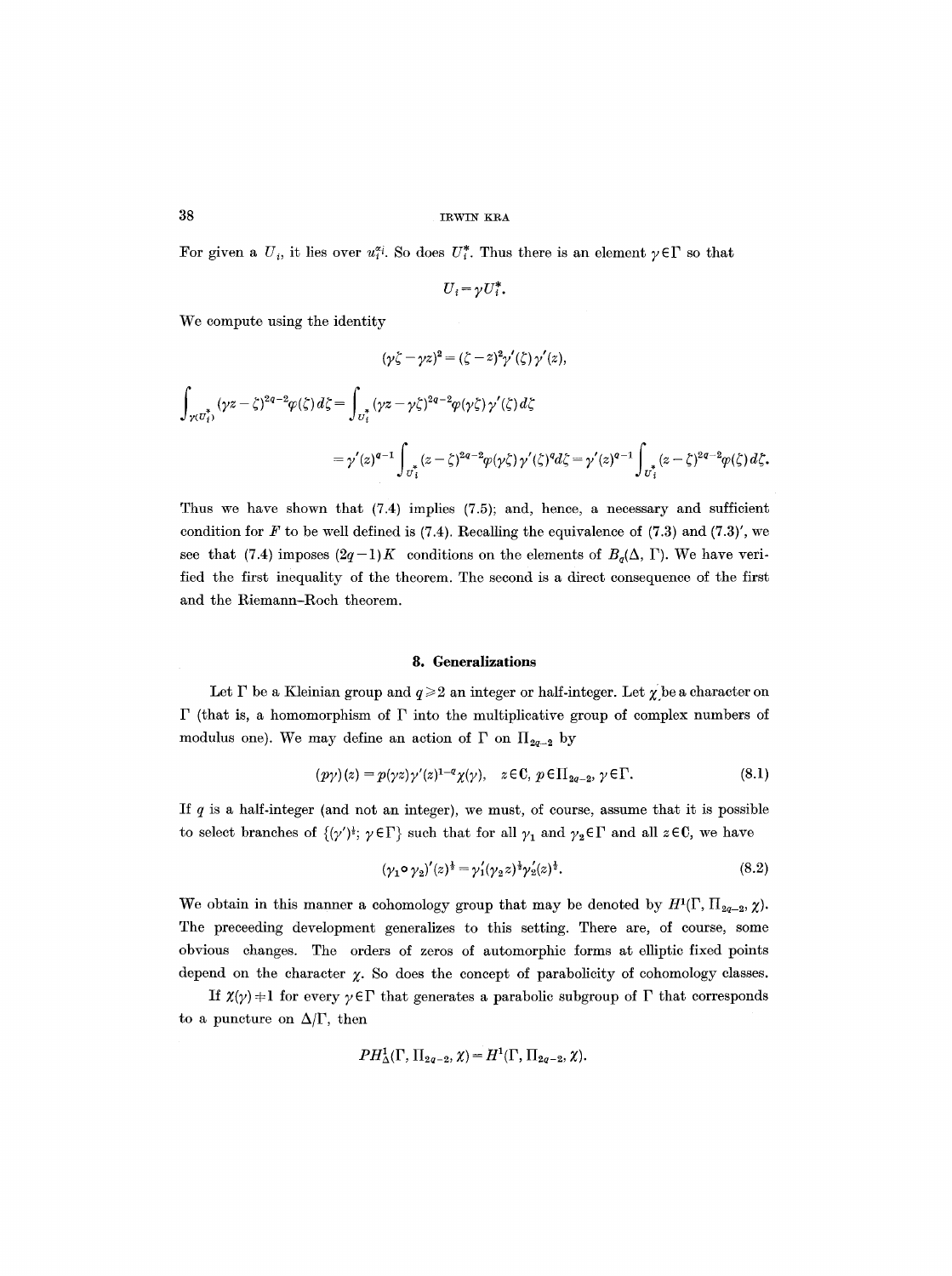By invariance of parabolicity under conjugation it suffices to assume  $y(z) = z + 1$ . Let p be a cocycle that represents a cohomology class of  $H^1(\Gamma, \Pi_{2q-2}, \chi)$ . We must show that there is a  $v \in \prod_{2q-2}$  such that  $p_{\gamma}=v\gamma-v$ . Consider the linear map  $\delta: \prod_{2q-2} \rightarrow \prod_{2q-2}$ , where

$$
(\delta v)(z) = \chi v(z+1) - v(z),
$$

with  $\gamma = \gamma(\gamma) + 1$ . The map  $\delta$  is clearly injective, and thus surjective.

*Problems.* (1) For what Kleinian groups  $\Gamma$  is it possible to choose a selection of branches of  $\{\psi'\}$ ;  $\gamma \in \Gamma$ } that satisfy (8.2) for all  $z \in \mathbb{C}$ , all  $\gamma_1, \gamma_2 \in \Gamma$ ?

(2) Describe the character group of a Kleinian group.

#### **References**

- [1]. AHLFORS, L. V., Eichler integrals and Bers' area theorem. *Mich. Math. J.*, 15 (1968), 257-263.
- [2]. -- The structure of a finitely generated Kleinian group. *Acta Math.,* 122 (1969), 1-17.
- [3]. BERS, L., Automorphic forms and Poinear6 series for infinitely generated Fuchsian groups. *Amer. J. Math.,* 87 (1965), 196-214.
- [4]. -- Inequalities for finitely generated Kleinian groups. *J. Analyse Math.*, 18 (1967), 23-41.
- [5]. Eichler integrals with singularities. *Acta Math.*, 127 (1971), 11-22.
- [6]. BEttNKE, H. & SOMMER, F., Theorie der analytischen Funktionen einer komplexen Veränderlichen (second edition). Springer-Verlag, Berlin, 1962.
- [7]. BEHNKE, H. & STEIN, K., Entwicklung analytischer Funktionen auf Riemannschen Flächen. *Math. Ann.*, 120 (1948), 430-461.
- [8]. ]~ICHLER, M., Eine Verallgemeinerung der Abelschen Integrale. *Math. Z.,* 67 (1957), 267- 298.
- [9]. FLORACK, H., Reguläre und meromorphe Funktionen auf nicht geschlossenen Riemannschen Flächen. Schr. Math. Inst. Univ. Münster, 1 (1948).
- [10]. GUNNING, 1%. C., The Eichler cohomology groups and automorphic forms. *Trans. Amer. Math. Soc.,* 100 (1961), 44-62.
- [11]. -- Special coordinate coverings of Riemann surfaces. *Math. Ann.*, 170 (1967), 67-86.
- [12]. HUSSEINI, S. Y. & KNOPP, M. I., Eichler cohomology and automorphic forms. (To appear.)
- [13]. KNoPP, M. I., Some new results on the Eichler cohomology of automorphie forms. (To appear.)
- [14]. KRA, I., Cohomology of Kleinian groups. *Proc. Nat. Acad. Sci. U.S.A.*, 63 (1969), 655-660.
- [15]. -- On cohomology of Kleinian groups. Ann. of Math., 89 (1969), 533-556.
- [16]. On cohomology of Kleinian groups. II. Ann. of Math., 90 (1969), 575-589.
- [17]. Eichler cohomology and the structure of finitely generated Kleinian groups. *Advances in the theory of Riemann surfaces. Ann. of Math. Studies, 66 (1970).*
- [18]. LEtINER, J., Automorphic integrals with preassigned periods. *J. Res. 2Vat. Bur. Standards,*  73B (1969), 153-161.
- [19]. -- Automorphic integrals with preassigned period polynomials and the Eichler cohomology. *Proc. Atlas Symposium No. 2,* "Computers in Number Theory".